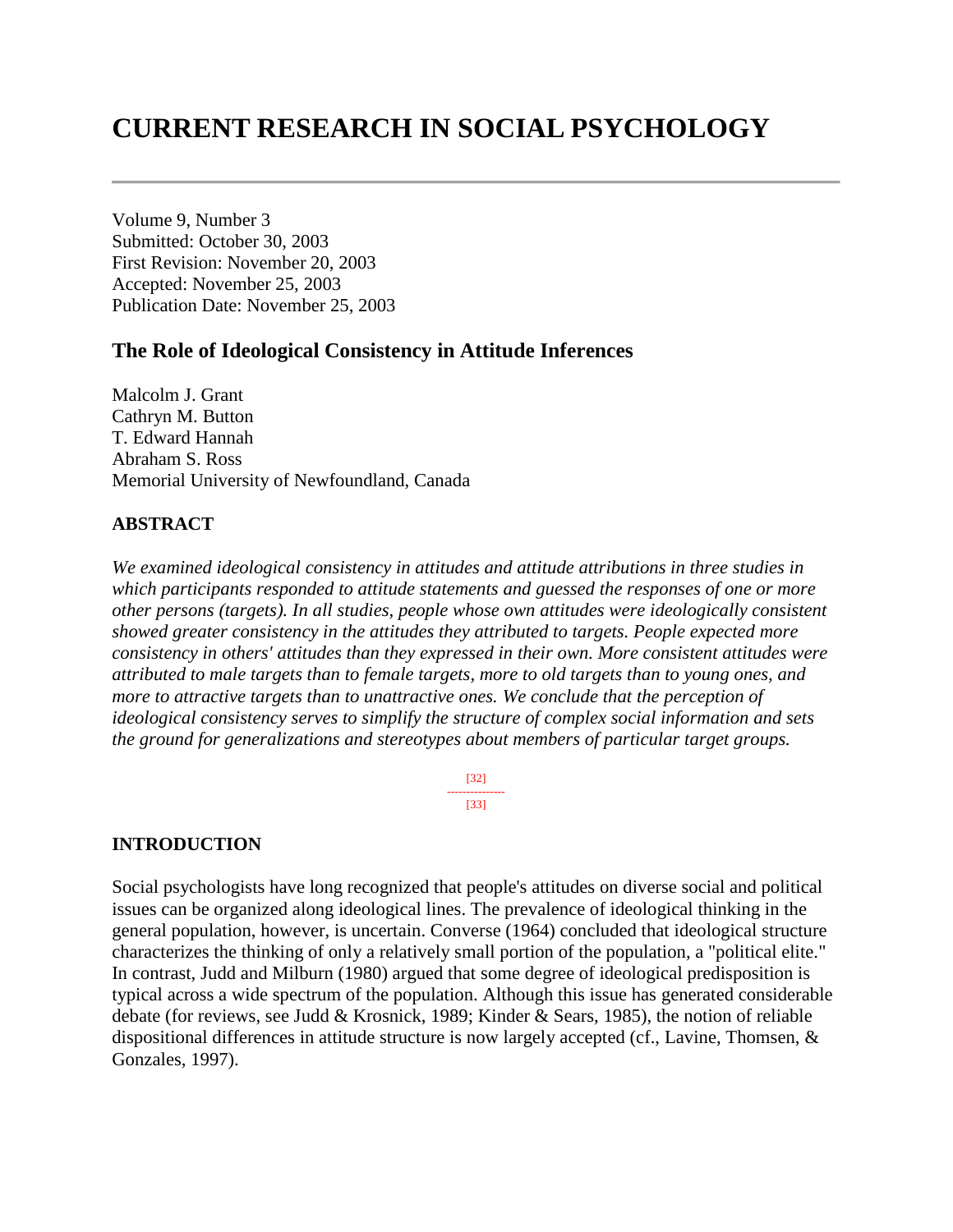Milburn (1987) suggested that there may be variations in ideological thinking not just between people but also within the same person over time. In the present paper we develop this idea further. When people think about attitude issues, their thinking may sometimes be directed toward establishing their own positions and other times, toward making sense of the positions they hear expressed by the people around them (cf., Messick, 1956, 1961; Nelson, 1974; Button et al., 1993). In the studies to be reported, we compared the degree of ideological consistency in people's own attitudes with the consistency in the attitudes they attributed to others. We tested two predictions. First, we predicted that the degree of ideological consistency in participants' own attitudes would be a significant predictor of the consistency they perceived in the attitudes of others. This prediction was based on the results of several studies showing that the characteristics we consider most relevant and important in ourselves are the same characteristics that guide and organize our perceptions and recollections of others (e.g., Carpenter, 1988; Lewicki, 1983, 1984; Markus, Smith, and Moreland, 1985).

A second prediction we tested was that ideological consistency would be more evident in the attitudes people attribute to others than in the attitudes they express for themselves. From studies of causal attributions (e.g., Nisbett, Caputo, Legant, & Marecek, 1973; Watson, 1982) we know that people often give more weight to situational factors when explaining their own behaviour than when explaining the behaviour of someone else. Similarly, from studies of stereotyping (e.g., Krueger & Rothbart, 1988; Locksley, 1980, 1982) we know that information that individuates a target can sometimes lessen the likelihood that broad, undifferentiated stereotypes will be applied. In the present context, situational attributions for one's own attitude expressions on particular issues might be expected to lead to more variability in attitudes across different issues. In contrast, dispositional, stereotyped attributions for another person's attitude expressions (e.g., The person is a "redneck" conservative.) might be expected to lead to a set of highly interrelated inferences about other attitudes the person is likely to have.

We report results from three studies in which participants indicated their own attitudes on a range of social and political issues and guessed the attitudes of one or more other persons (targets). The studies differed in the information participants had about the target person(s) prior to making their guesses. In the first study, participants were shown how a target of their own gender, tested earlier, had responded to a few statements on an attitude survey and then were asked to guess the target's responses to the remaining statements. In the second and third studies, participants guessed the attitudes of persons whose pictures they were shown. In the second study, each participant guessed the attitudes of a single target on a large number of issues. In the third study, participants guessed the attitudes of 20 different targets on a small number of issues.

The use of target pictures in the second and third studies allowed us to examine the effects of easily visible target characteristics on perceptions of attitude consistency. Specifically, we looked to see if such perceptions were influenced by targets' gender, age, and physical attractiveness. From previous research (e.g., Grant, Button, Ross, & Hannah, 1997; Grant, Ross, Button, Hannah, & Hoskins, 2001; Grant, Button, Hannah, & Ross, 2002) we know that all of these variables are associated with stereotypic inferences about targets' attitudes. However, we do not yet know how these variables influence perceptions of attitude consistency. We predicted that salient target characteristics that elicited stereotyped attitude attributions would, at the same time, heighten perceptions of attitude consistency.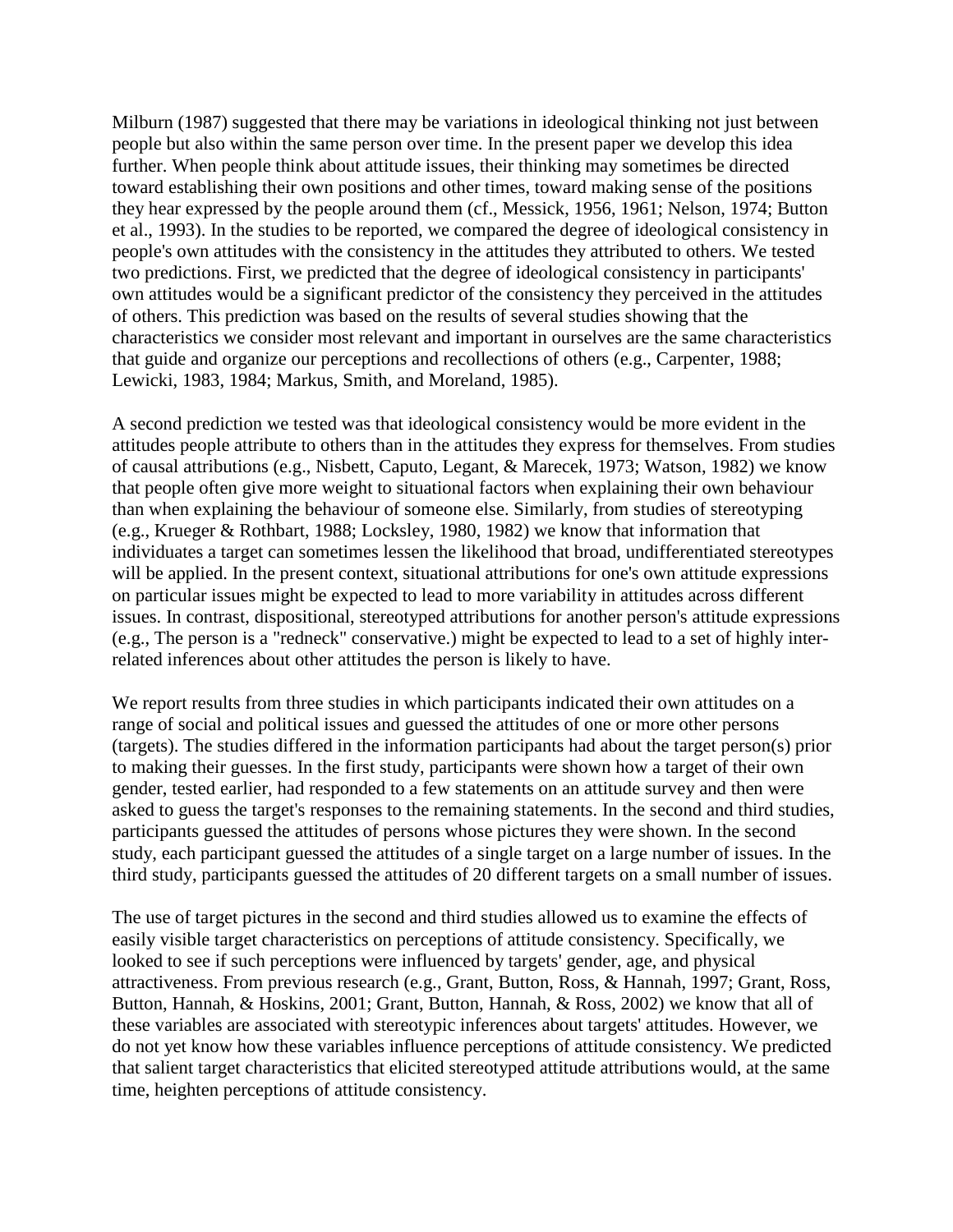[34]

Different attitude sets were used in the three studies reported here but each set contained statements expressing liberal or conservative viewpoints to which participants responded on a 7 point disagree-agree scale. After responses to conservative statements were reverse scored, we calculated the variance of each participant's responses across all statements. Response variability as a measure of ideological inconsistency was suggested originally by Barter and Parsons (1977) and has been used frequently since (e.g., Lavine, et al., 1997; Milburn, 1987; Mueller & Judd, 1981). To obtain a measure of consistency rather than inconsistency, we subtracted the response variance from a constant of 10.

### **STUDY 1**

### **Method**

#### *Attitude Statements*

Attitude statements were selected from a large pool of statements that had been compiled for an earlier study (Grant, Button, Hannah, & Ross, 1994). Participants in that study had been shown a large number of attitude statements and asked to consider a hypothetical person who either agreed strongly or disagreed strongly with each one. They were then asked to rate the hypothetical person on a scale that ranged from 1 (very conservative) to 7 (very liberal). We designated a statement as liberal (or conservative) if ratings of a person who agreed with the statement were significantly  $(p < .05)$  more liberal (conservative) than ratings of a person who disagreed with the statement. We selected ten liberal statements and 10 conservative ones for use in the present study. The 20 statements along with descriptive statistics for the responses of male and female participants are shown in Appendix A.

#### *Participants*

Participants were 80 undergraduates (40 men and 40 women) at Memorial University. Half the males and half the females served as target participants and were tested first. Each of the remaining (experimental) participants was randomly paired with a target participant of the same gender.

#### *Procedure*

In a computerized procedure, target participants indicated their agreement with the 20 attitude statements, presented in a random order, by typing a number between 1 (strongly disagree) and 7 (strongly agree). Other data, subsequently gathered from these participants, are not relevant to the present report and will not be discussed here.

Using a procedure identical to that for the targets, experimental participants indicated the extent of their agreement or disagreement with the attitude statements. They also saw how the target person with whom they had been paired had responded to two of the conservative statements and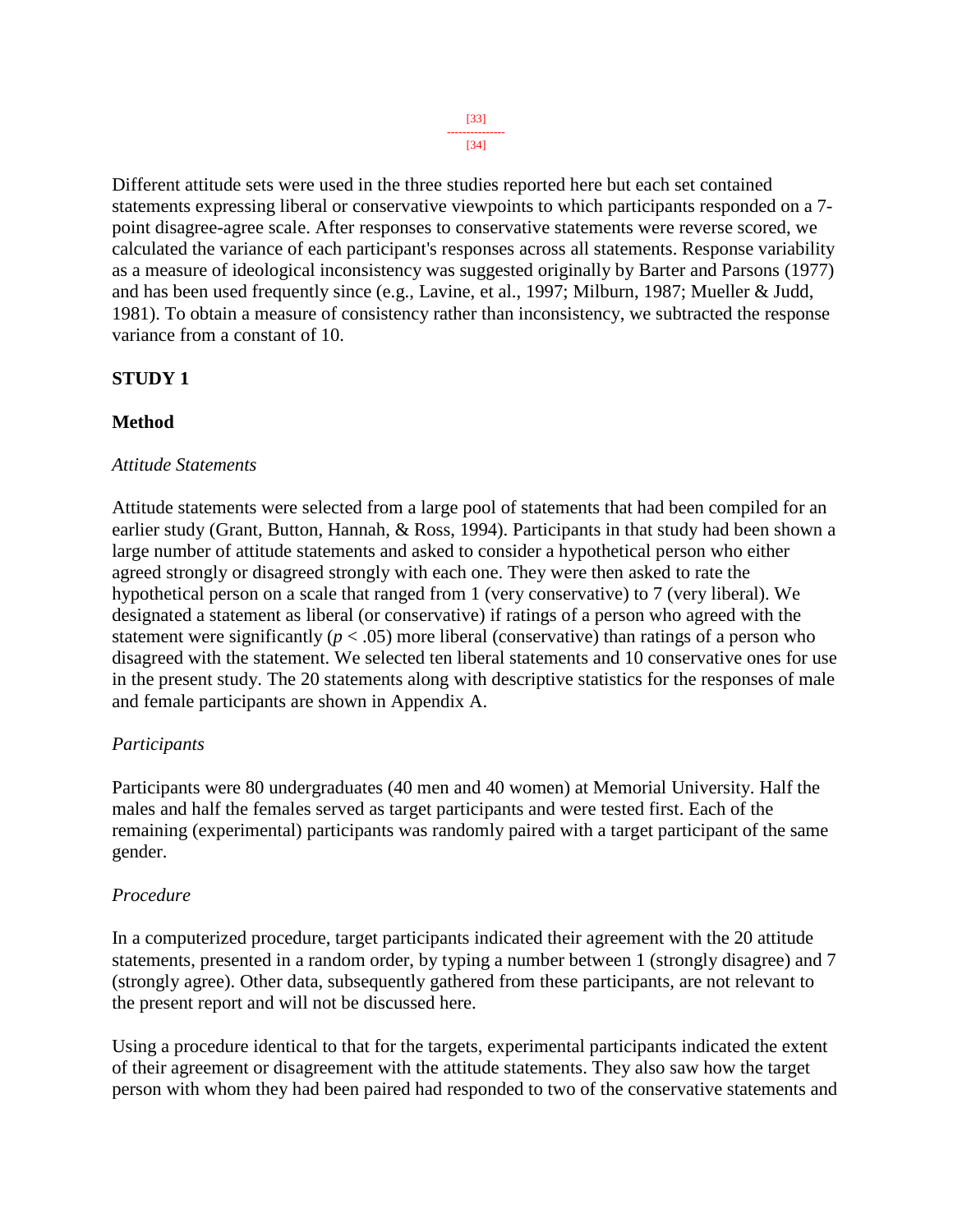two of the liberal statements, selected at random. These four statements together with the target's responses remained displayed on the top portion of the participant's screen while the other 16 statements were presented sequentially, in a random order, on the bottom of the screen. Participants were asked to guess which point along the 7-point scale the target had chosen for each of these statements. Half the participants indicated their own attitudes before seeing and guessing the attitudes of the target; for the remainder, the order was reversed.

#### **Results**

Intercorrelations and summary statistics for the variables in this study are shown in Appendix B.

### *Consistency in Participants' Own Attitudes*

Consistency in participants' attitudes was analyzed in an analysis of variance in which participant gender and task order were between-participant factors. The analysis revealed no significant effects.

> [34] --------------- [35]

### *Consistency in Own Attitudes versus Consistency in Attitudes Attributed to Target*

Consistency scores were analyzed in a three-factor analysis of variance in which participant gender and task order were between-participant factors and self versus predicted was a withinparticipant factor. The analysis revealed a marginal main effect for self versus predicted, *F*(1, 36)  $= 3.69, p = .063$ . Participants' own attitudes were less consistent ( $M = 6.94$ ) than were the attitudes they predicted for the target  $(M = 7.34)$ .

#### *Consistency in Attitudes Attributed to Target versus Consistency in Target's Actual Attitudes*

An analysis similar to the one just described was conducted in which the within-participant factor was predicted target attitudes versus the target's actual attitudes. This analysis revealed that the consistency in attitudes predicted for the target  $(M = 7.34)$  was significantly greater than the consistency in the target's actual attitudes  $(M = 6.77)$ ,  $F(1, 36) = 4.91$ ,  $p = .033$ .

#### *Predictors of Consistency in the Attitudes Attributed to Targets*

The consistency in the attitudes predicted for the target was regressed on participant gender, participant consistency, and task order. Participants whose own attitudes were consistent perceived greater consistency in the attitudes of the targets,  $Beta = .375$ ,  $t(36) = 2.53$ ,  $p = .016$ . Regression models that included higher order interaction terms did not significantly increase explained variance.

#### **Discussion**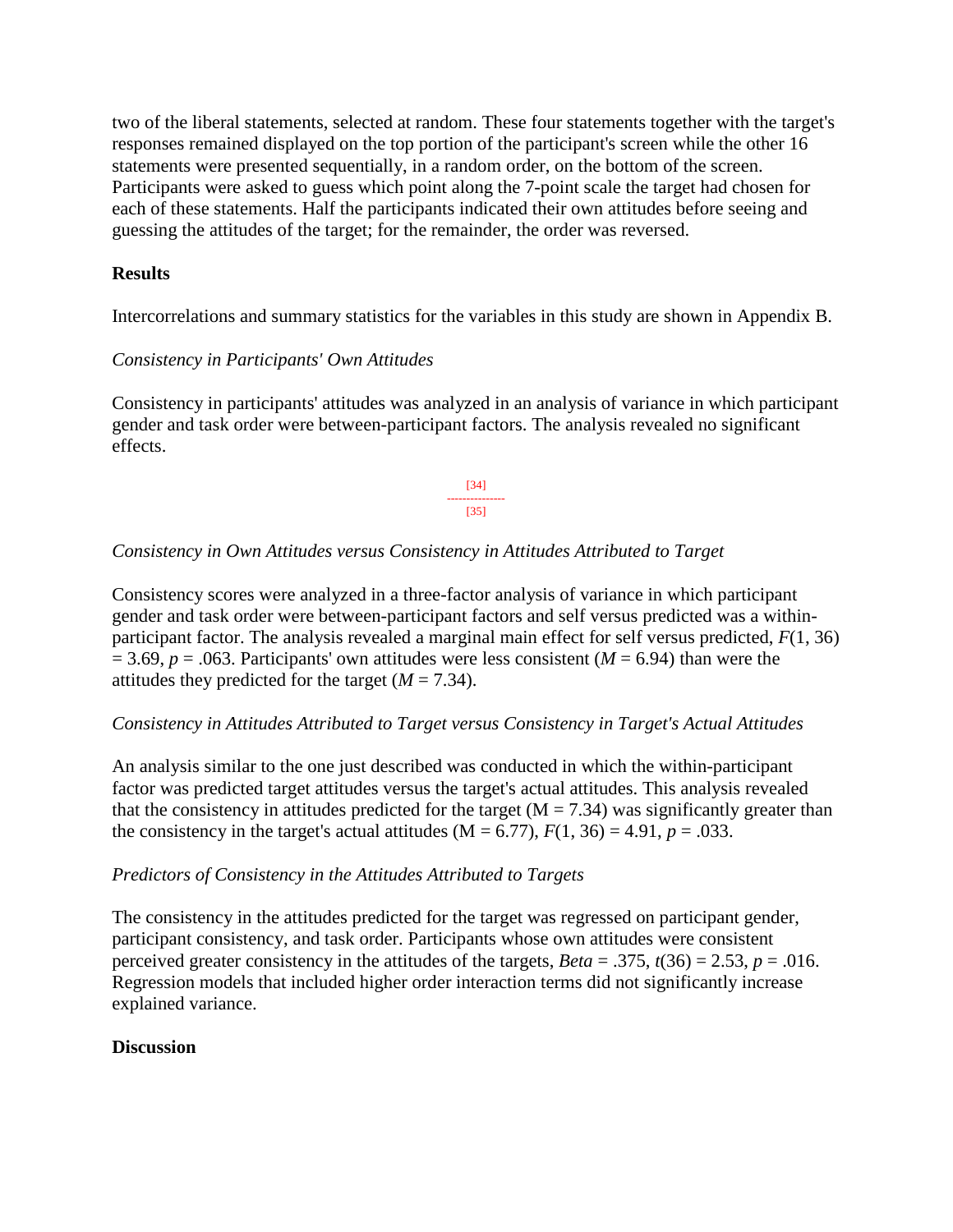The results provide support for our hypotheses. As expected, the degree of consistency in participants' own attitudes was positively related to the degree of consistency they perceived in the attitudes of others. Thus people whose own attitudes showed evidence of a liberalconservative ideology, were especially likely to use this same framework when they inferred the attitudes of others. This finding is consistent with those of Markus et al. (1985) in demonstrating the important role played by salient aspects of the self concept in shaping our perceptions of others.

Our findings go further, however. It appears that people do not simply project their own ideology onto the attitudes of others. Instead, they project a version of that ideology that is exaggerated in its consistency. People saw more consistency in the attitudes of others than in their own attitudes and more consistency than actually existed.

Despite the support the results provided for our hypotheses, there is need for caution. The number of participants was small and the difference between own and inferred attitudes was relatively weak. Moreover, participants had very little information about the targets in comparison to the multiple cues that are visually prominent in most everyday interactions. In the study to be reported next, we examined the consistency hypotheses using a larger sample of participants and a procedure that involved inferences about target persons shown in pictures. This procedure had the additional advantage that it allowed us to examine the effects of target gender, age, and attractiveness on perceptions of attitude consistency.



### **STUDY 2**

#### **Method**

#### *Target pictures*

We compiled a pool of pictures of adult men and women (showing head and shoulders). Some pictures came from internet websites, some were taken from television using a video-capture device, and others were digitally scanned from pictures in magazines and family pictures contributed by colleagues. All pictures were digitally cropped to a width of 172 pixels and a height of 203 pixels and saved as 256-colour, bit-mapped images. Half of the pictures were of women and half were of men. In earlier studies, participants had rated either the attractiveness (1  $=$  very unattractive, 10  $=$  very attractive) or the apparent age (in years) of the person in each of the pictures. A mean attractiveness and mean age rating were thus available for each picture.

#### *Attitude statements*

A survey of 100 statements was prepared containing some statements used in previous studies and others written specifically for the current study. Each of the four authors independently categorized each statement as either conservative or liberal. Unanimous agreement was obtained for 58 liberal statements and 36 conservative ones. All results to be reported are based on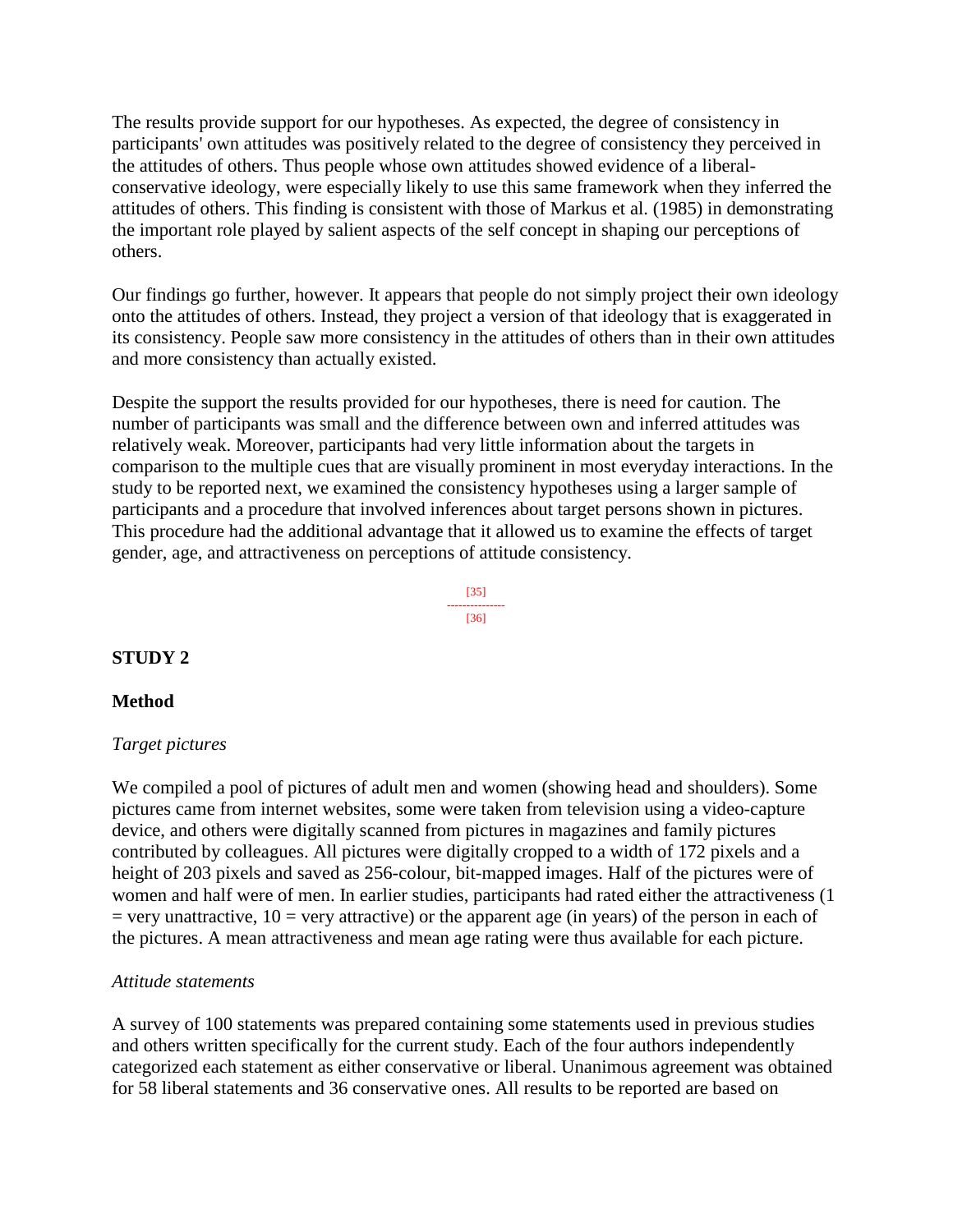analyses using these 94 statements. The 94 statements along with descriptive statistics for the responses of male and female participants are shown in Appendix C.

### *Participants*

Participants were 294 undergraduates (147 men and 147 women) at Memorial University.

### *Procedure*

Participants responded to the attitude survey indicating their own attitudes and guessing the responses of a target person whose picture they were shown. Each participant saw a different picture, 6.1 cm. wide and 7.2 cm. high, printed in the centre of a single page. For half the participants, the target was male while for the remainder, the target was female. Half the participants indicated their own attitudes before guessing the attitudes of the target; for the remainder, the order was reversed.

### **Results**

Intercorrelations and summary statistics for the variables in this study are shown in Appendix D.

### *Consistency in Participants' Own Attitudes*

Consistency in participants' attitudes was analyzed in an analysis of variance in which participant gender and task order were between-participant factors. The analysis revealed one significant effect, a main effect for gender,  $F(1, 290) = 4.85$ ,  $p = .028$ . Men's attitudes were more consistent  $(M = 6.38)$  than were women's  $(M = 6.09)$ .

#### *Consistency in Own Attitudes versus Consistency in Attitudes Attributed to Target*

Consistency scores were analyzed in a three-factor analysis of variance in which participant gender and task order were between-participant factors and self versus target was a withinparticipant factor. The analysis revealed main effects for both task order,  $F(1, 290) = 6.52$ ,  $p =$ .011, and self-target,  $F(1, 290) = 6.18$ ,  $p = .013$ , as well as an interaction between these two factors,  $F(1, 290) = 10.75$ ,  $p = .001$ . The cell means relevant to these effects are shown in Table 1.



### **Table 1: Consistency in Participants' Own Attitudes and in the Attitudes They Attributed to the Target in Different Task-order Conditions**

|  | Consistency   Consistency<br>1n<br>participant<br>attitudes | in attitudes<br>attributed to<br>target | t(146) |  |
|--|-------------------------------------------------------------|-----------------------------------------|--------|--|
|--|-------------------------------------------------------------|-----------------------------------------|--------|--|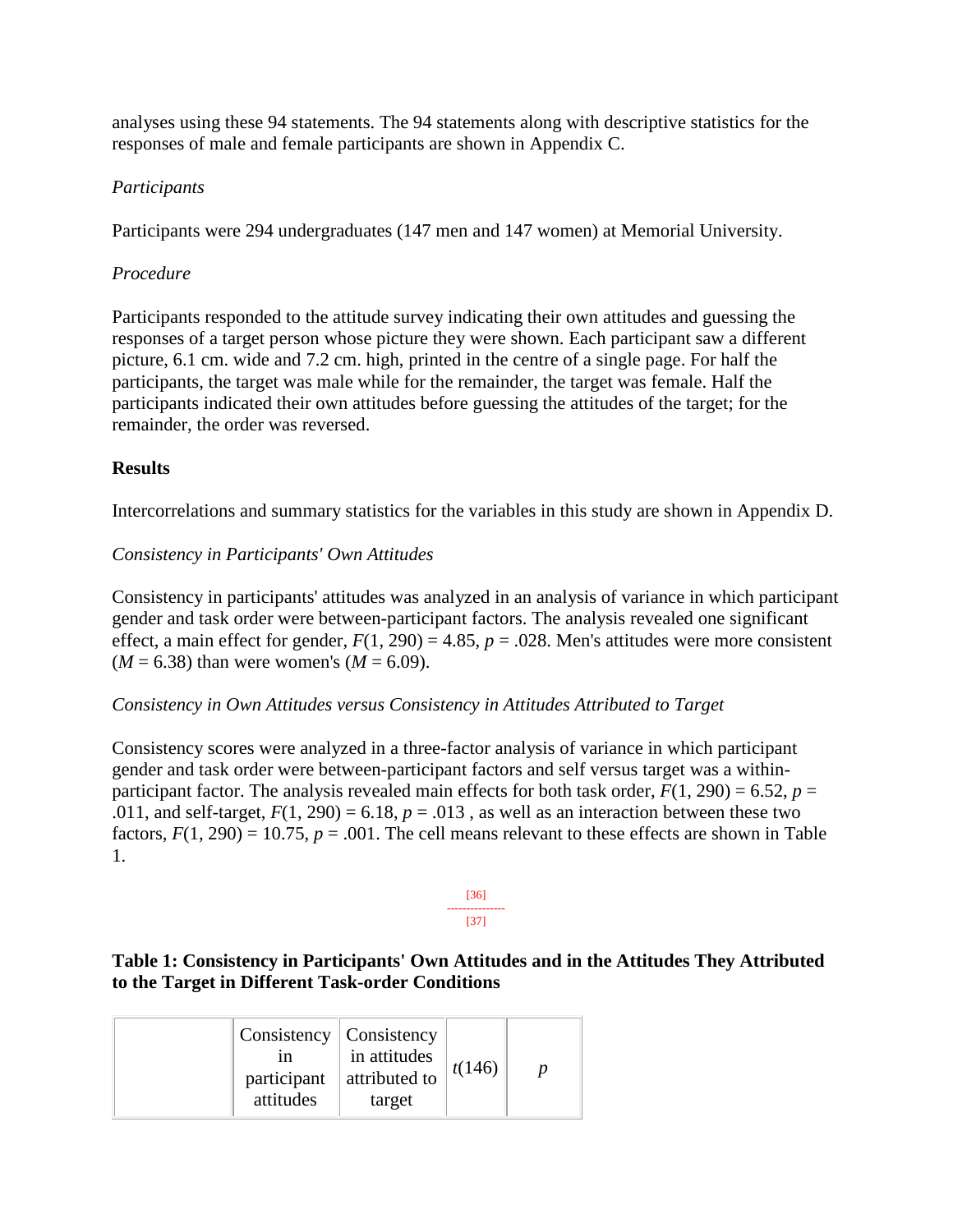| Task order                                        |              |              |         |        |
|---------------------------------------------------|--------------|--------------|---------|--------|
| Self-target $(n)$<br>$= 147$<br>Mean<br><b>SD</b> | 6.21<br>1.07 | 6.15<br>1.34 | 0.52    | .601   |
| Target-self $(n)$<br>$= 147$<br>Mean<br><b>SD</b> | 6.26<br>1.19 | 6.71<br>1.24 | $-4.24$ | < .001 |

### *Predictors of Consistency in the Attitudes Attributed to Targets*

Consistency in attitudes attributed to the target was examined in relation to six variables: Participant gender, the degree of consistency in the participant's own attitudes, task order, target gender, target age, and target attractiveness. These variables together with all possible 2-way interaction terms were entered as predictors in a regression analysis. In the first step of the analysis, the six main effects were entered simultaneously. Three of the predictors together accounted for 25 percent of the variance and had beta coefficients that differed significantly from zero. First, in line with the results shown in Table 1, people attributed more consistent attitudes to targets when they made these attributions before indicating their own attitudes, *Beta* = .208,  $t(287) = 4.06$ ,  $p < .001$ . Second, the more consistency people exhibited in their own attitudes, the more consistency they expected in the attitudes of the target,  $Beta = .388$ ,  $t(287) = 7.54$ ,  $p < .001$ . Finally, people attributed more consistent attitudes to male targets than to female targets, *Beta* =  $-0.261$ ,  $t(287) = -4.83$ ,  $p < .001$ . The addition of two-way interaction terms did not result in a significant increase in explained variance,  $F(15, 272) = 1.30$ ,  $p = .202$ .

### **Discussion**

The results provide further support for the importance of ideological structure in inferences about others. As in study one, the more consistent participants were in their own attitudes, the more consistency they perceived in others. The results also supported the hypothesis that people see more consistency in the attitudes of others than they exhibit in their own attitudes. However, this was only true when participants rated the target before indicating their own attitudes. It appears that stereotypic thinking about the target's attitudes is less likely to occur when people have had a chance to reflect on their own positions and the situational factors which can lead them to be liberal on some issues and conservative on others.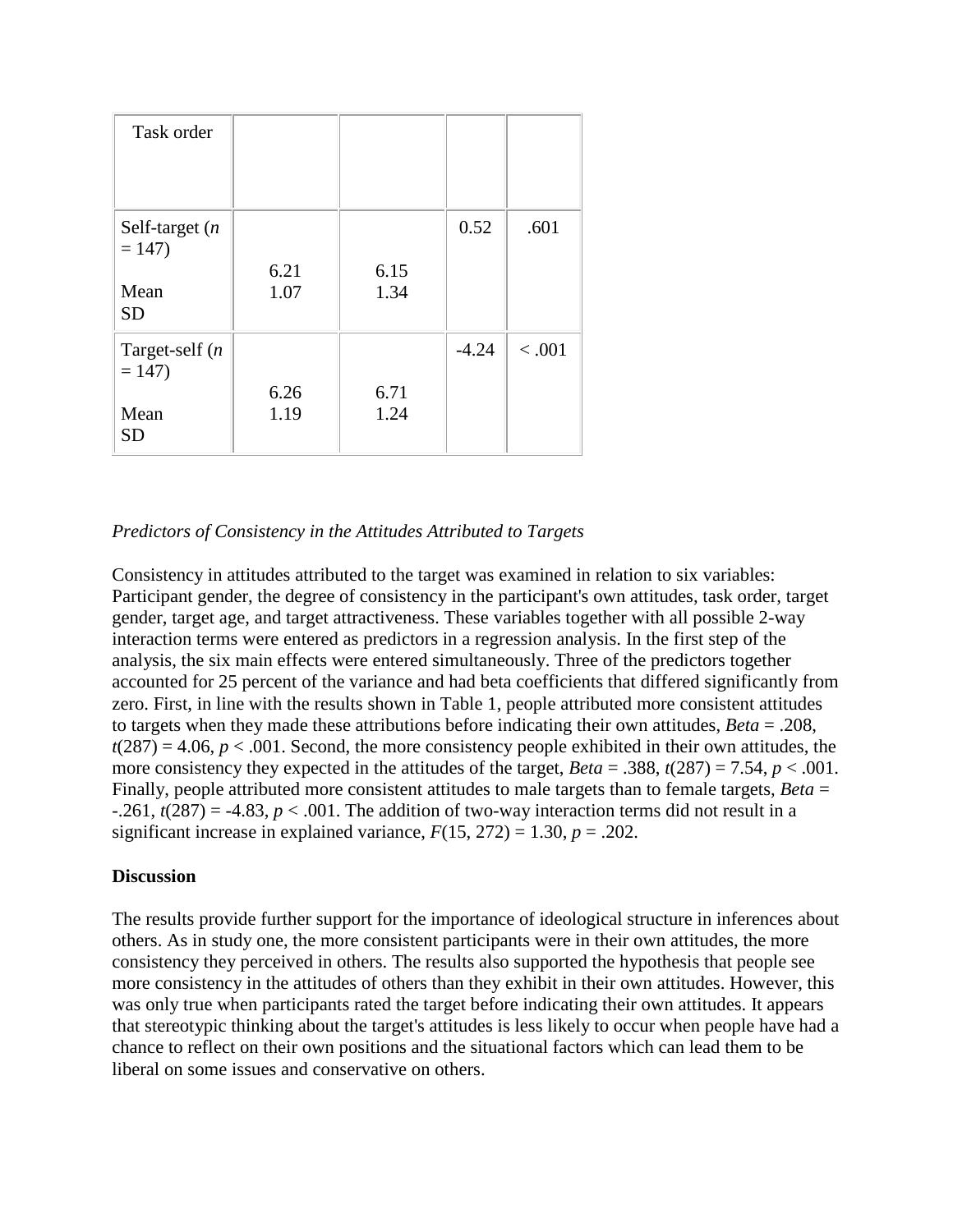The only target characteristic to have a significant influence on attitude attributions was gender, with males being perceived as more consistent in their attitudes than females. In this case, the perception had some validity. The attitudes of male participants were in fact more consistent than those of female participants. It is likely that we are more aware of normative male attitudes in the liberal-conservative arena of politics and economics, which may contribute to the perception of consistency. To further explore the influence of target characteristics and the self-other consistency effect, a third study was done using a more powerful within-subjects design.

> [37] --------------- [38]

#### **STUDY 3**

#### **Method**

#### *Attitude Statements*

Ten statements dealing with the issues of discipline of children, homosexuality, feminism, immigration, and religion were used. For each of the five issues, one statement expressed a liberal position and another expressed a conservative position. The 10 statements along with descriptive statistics for the responses of male and female participants are shown in Appendix E.

#### *Participants*

Participants were 223 undergraduates (76 men and 147 women) at Memorial University. [1]

#### *Procedure*

Participants were tested up to three at a time. Each person sat in a separate cubicle equipped with a personal computer running a Visual Basic program in a Windows environment. All instructions and experimental materials were presented by the computer and participants responded by pointing and clicking the mouse.

*Assessment of participants' own attitudes.* The ten attitude statements were shown on the screen one at a time in a random order. The participant was asked to indicate his or her attitude using a 7-point scale with endpoints labeled (1) Strongly disagree and (7) Strongly agree.

*Assessment of attitude inferences.* For each participant, 20 pictures (10 of men and 10 of women) were randomly selected from the pool of pictures used in Study 2. Pictures of these target persons were displayed one at a time in a random order on the participant's computer screen. When displayed on a 36-cm. computer screen, the images were approximately 4.7 cm. wide and 5.4 cm. high. While each picture remained on the screen, the ten attitude statements were presented one at a time in a random order. The participant was asked to estimate, using the same 7-point scale described above, how the person in the picture would respond to the attitude statement. When all ten statements had been presented for a particular photograph, a new picture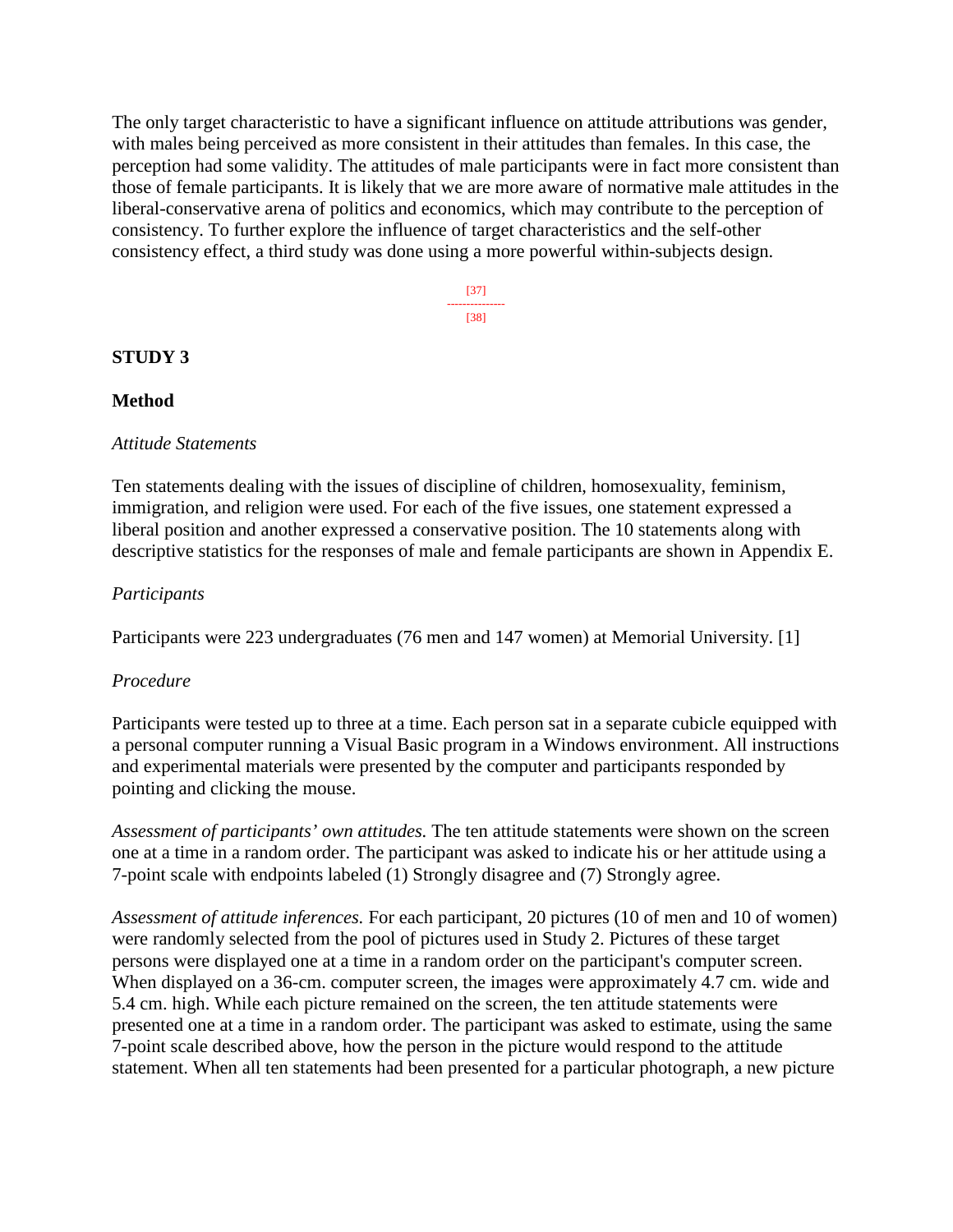appeared and the procedure was repeated. The procedure ended when the participant had made ten attitude inferences for each of the 20 different target persons.

Approximately half of the participants indicated their own attitudes before making inferences about the attitudes of the targets. The remaining participants performed these tasks in the reverse order.

### **Results**

Consistency scores were calculated for each participant's own attitudes and for the attitudes that he or she attributed to each of the 20 targets. Average consistency scores were then calculated for the 10 male targets, the 10 female targets, and for all 20 targets combined. Intercorrelations and summary statistics for the variables in this study are shown in Appendices F and G.

### *Consistency in Participants' Own Attitudes*

Consistency in participants' attitudes was analyzed in an analysis of variance in which participant gender and task order were between-participant factors. The analysis revealed no significant effects.



# *Comparisons of Self and Targets*

Consistency scores were analyzed in a three-factor analysis of variance in which participant gender and task order were between-participant factors and self versus target was a withinparticipant factor. The analysis revealed main effects for both task order,  $F(1, 219) = 4.87$ ,  $p =$ .028, and self versus targets,  $F(1, 219) = 41.62$ ,  $p < .001$ , as well as a three-way interaction,  $F(1, 219) = .001$  $219$ ) = 4.85,  $p = .029$ . The means and standard deviations relevant to these effects are shown in Table 2.

### **Table 2: Consistency in Men's and Women's Own Attitudes and in the Attitudes They Attributed to the Target in Different Task-order Conditions**

| Task order  | Participant<br>gender      | Consistency in<br>Participant<br>attitudes | Consistency in<br>attitudes<br>attributed to<br>target |  |
|-------------|----------------------------|--------------------------------------------|--------------------------------------------------------|--|
| Self-target | Men $(n=41)$<br>Mean<br>SD | 6.99<br>1.61                               | 7.20<br>0.90                                           |  |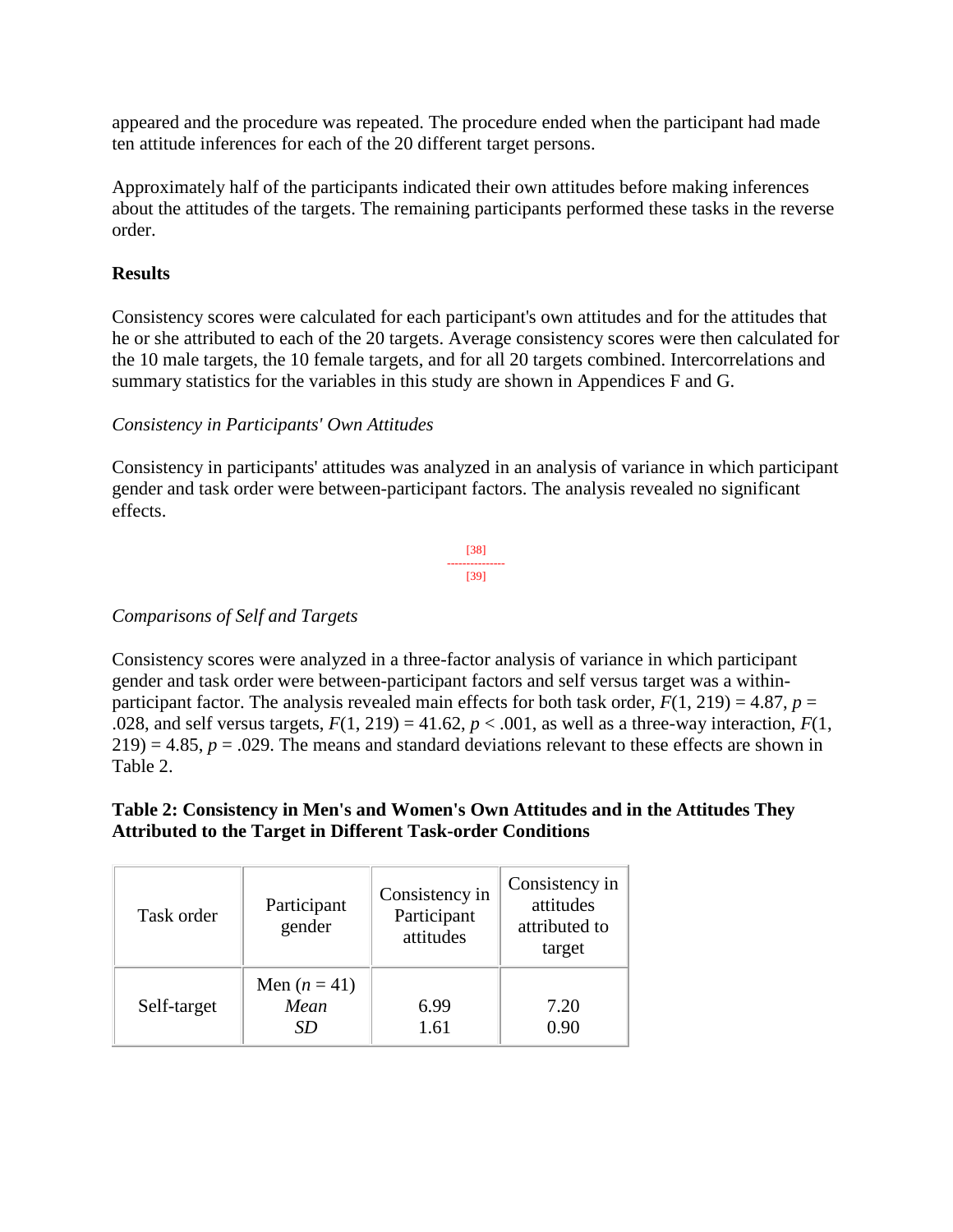|             | Women $(n =$<br>72)<br>Mean<br><b>SD</b> | 6.48<br>1.35 | 7.38<br>0.95 |
|-------------|------------------------------------------|--------------|--------------|
|             | Men $(n = 35)$<br>Mean<br>SD             | 7.05<br>1.26 | 7.76<br>0.87 |
| Target-self | Women $(n =$<br>75)<br>Mean<br><i>SD</i> | 6.97<br>1.54 | 7.53<br>0.85 |

The attitudes participants expressed for themselves were less consistent than were the attitudes they attributed to targets and greater consistency in self and target attitudes was evident when participants indicated their own attitudes after attributing attitudes to targets.

Specific comparisons between consistency scores for self and targets were carried out for men and women in each of the task-order conditions using t-tests. Among participants who indicated their own attitudes first, the self-target difference was significant for women,  $t(71) = 6.24$ ,  $p <$ .001, but not for men,  $t(40) = 1.01$ ,  $p = .318$ . Among participants who attributed attitudes to targets first, the self-target difference was significant for both women,  $t(74) = 3.42$ ,  $p < .001$ , and men, *t*(34) = 3.91, *p* < .001.

#### *Predictors of Consistency in the Attitudes Attributed to Targets*

The average consistency in the attributed attitudes across all 20 targets was regressed on participant gender, participant consistency, and task order. Participants whose own attitudes were consistent tended to perceive greater consistency in the attitudes of the targets, *Beta* = .453,  $t(219) = 7.53$ ,  $p < .001$ . In addition, there was a marginal tendency for participants to perceive greater consistency in targets' attitudes when they made their attributions before indicating their own attitudes,  $Beta = .108$ ,  $t(219) = 1.81$ ,  $p = .072$  (see Figure 1). Regression models that included higher order interaction terms did not significantly increase explained variance.



For each participant, the consistency in attitudes attributed to targets was regressed simultaneously on target gender, target age, and target attractiveness. The regression coefficients for these three predictors were then treated as dependent variables in two subsequent sets of analyses. In the first of these sets, single-sample *t*-tests were used to test whether the average coefficient for each predictor differed significantly from zero. In the second set of analyses, regression analyses were conducted to determine whether the size of the coefficients could be predicted on the basis of participant gender, participant consistency, and task order, and the interactions among these factors.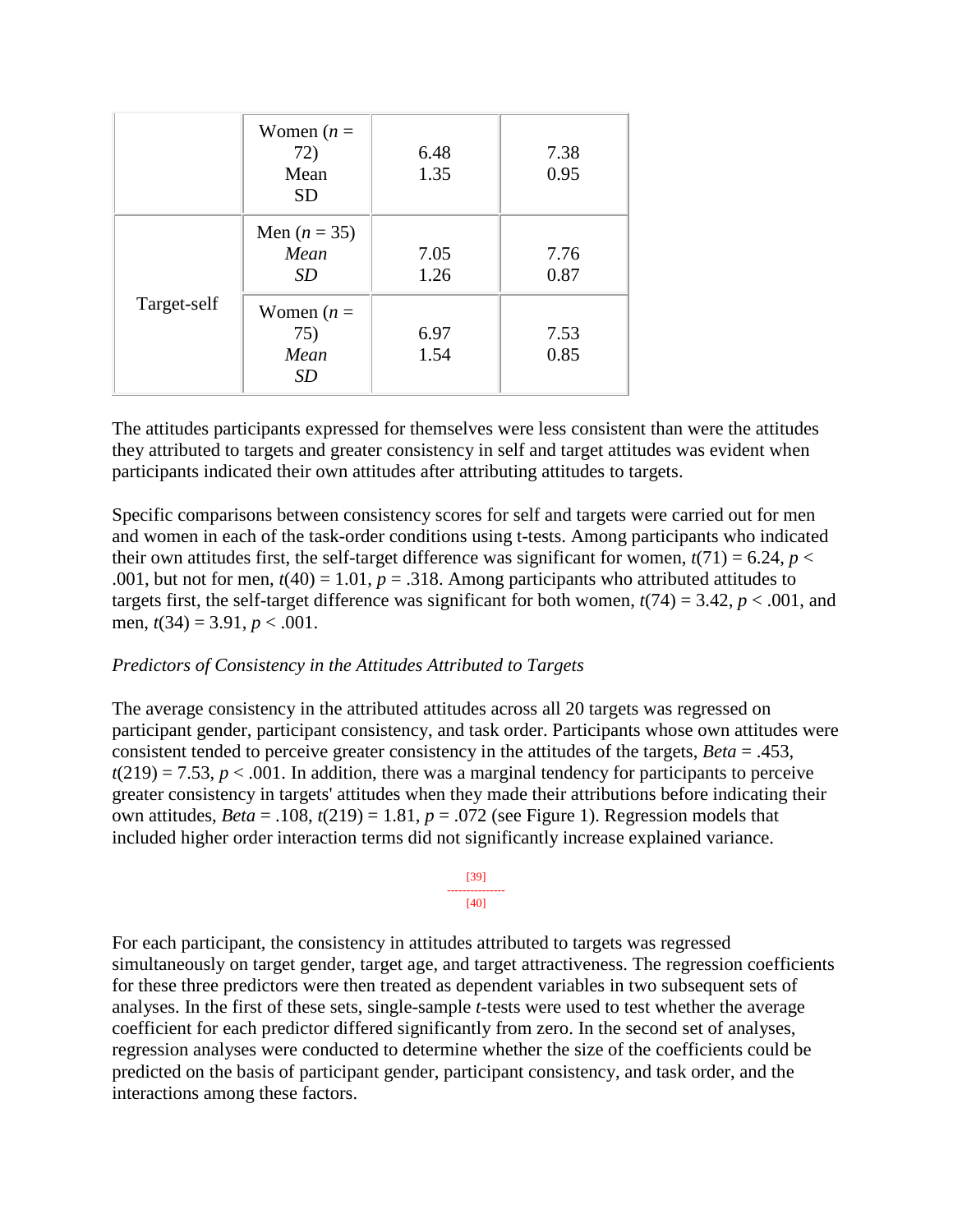*T-test comparisons against zero*. All three target characteristics yielded regression coefficients that, when averaged across participants, differed significantly from zero. There was a strong positive correlation between the consistencies of the attitudes attributed to male and female targets,  $r(221) = .784$ ,  $p < .001$ , but in absolute terms, consistency was greater in the attitudes attributed to males than to females, Mean Beta  $(M_b) = -.604$ ,  $t(222) = -13.18$ ,  $p < .001$ . Consistency was also greater in the attitudes attributed to old persons than to young persons, *Mb*  $= .005$ ,  $t(222) = 2.37$ ,  $p = .019$ , and greater in the attitudes attributed to attractive persons than to less attractive persons,  $M_b = .075$ ,  $t(222) = 3.29$ ,  $p = .001$ .

*Predictors of regression coefficients.* Regression analyses revealed no instances where target characteristic effects were significantly related to participant gender, participant consistency, task order, or the interactions among these factors.

### **Discussion**

The results of Study 3 provided still further evidence that ideological structure characterizes people's own attitudes and guides the inferences they make about others. As in the previous two studies, the more consistent participants were in their own attitudes, the more consistency they saw in others. As predicted, participants saw less consistency in their own attitudes than they inferred for others. As in Study 2, this effect was most pronounced when participants judged target attitudes first suggesting that this is a reliable effect and one that needs theoretical attention.

People thought the attitudes of male targets would be more consistent than those of female targets. In the present study, however, unlike Study 2, no actual difference between male and female participants was found. A second difference in the results of the two studies is that, in the present case, in addition to target gender, target age and attractiveness significantly affected attitude inferences. People inferred that more consistent attitudes would be characteristic of older targets and more attractive targets. It appears that attitude inferences are driven by both perceiver *and* target characteristics, and also, perhaps, by other social and contextual cues that target pictures provide (cf., Kunda and Spencer, 2003). The attribution of more consistency to particular kinds of targets may reflect their prominence in media as exponents of attitude positions, particularly in the political and economic arenas. Exemplars of liberal and conservative attitudes are thus typically men, older rather than younger, and attractive rather than unattractive. Our findings have a parallel in those reported by Eagly and Kite (1987) who found that national stereotypes corresponded more closely to those of men of those nationalities than to those of women.

The target gender effect across two studies also raises a number of intriguing possibilities. Do men and women think about these issues differently? Since people see men as consistent on the liberal-conservative dimension and women less so, do people think some other dimension is more useful in organizing women's attitudes? These questions await further research.

### **GENERAL DISCUSSION**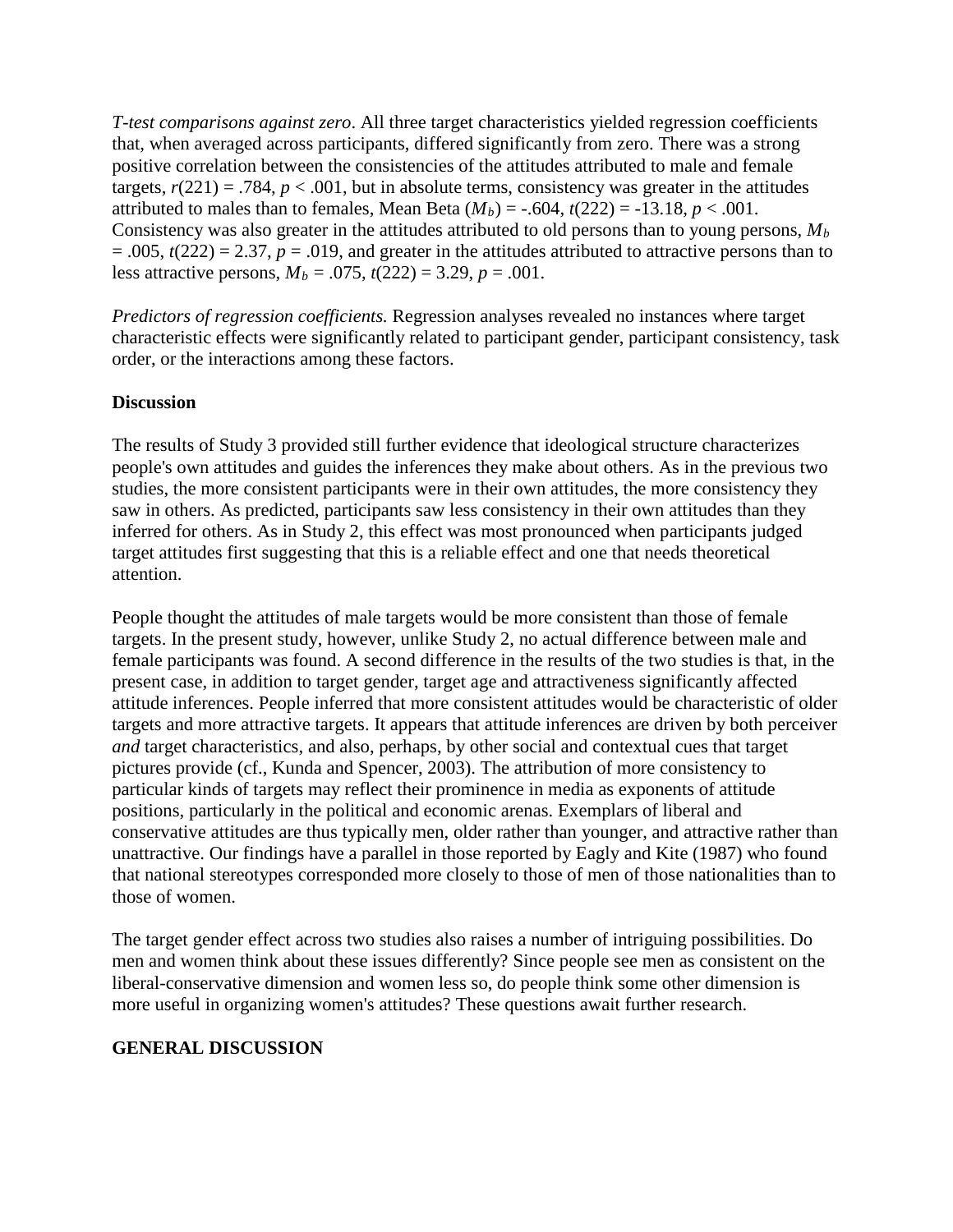Evidence of ideological consistency emerged across all three studies, lending strong support to our hypotheses. First, all three studies provided evidence that there are reliable individual differences in ideological consistency. The more consistent people's own attitudes, the more consistency they expected in the attitudes of others. Additional evidence of reliable individual differences was found in the third study. The more consistency people saw in the attitudes of male targets, the more they saw in those of female targets.

> [40] --------------- [41]

Second, the prediction that ideological consistency would be more characteristic of the attitudes attributed to others than of the attitudes that participants expressed for themselves was confirmed. Although the size of the finding was not large in most cases, its consistency across three studies is notable. To us it suggests that attitude inferences may be susceptible to biases similar to those that underlie the perception of personality traits. Specifically, people appear to overestimate the cross-situational consistency in others' attitudes and underestimate the role that situational factors (i.e., issue-specific concerns) play in determining those attitudes. This finding extends the well documented attributional bias in trait inferences to attitude inferences, and may well be a critical component of the stereotype process. The perception that others are more consistent than the self may be one of the bases for invariant trait and attitude attributions made to stereotyped groups.

The finding of greater consistency attributed to targets when target inferences are made first deserves further consideration. In our experience, order effects are usually transitory and result from some artifact in the study design. However, the replication of this effect across two studies with different stimulus materials, designs and participants leads us to conclude that this is not a spurious finding. There appears to be something about having one's attention drawn to one's own attitudes that leads to a focus on non-dimensional variability, resulting in more variable attributions.

The present results also shed some light on the longstanding debate concerning the role of ideology in people's thinking about attitudes. In particular, the relatively small intercorrelations in people's attitudes across issues need not be interpreted, as some authors have, to mean that such people have little grasp of abstract ideological concepts (Kinder & Sears, 1985). People whose own attitudes show little evidence of ideological consistency may nevertheless fully understand the ideology and apply it routinely in their efforts to comprehend and anticipate the attitudes of others. From this perspective, it appears that Converse (1964) may have overstated the distinction between a "political elite" who understand ideological concepts and ordinary citizens who do not. If this is the case, the results have important implications for studies of political behavior and responses to persuasion where ideology has typically not been considered an important factor.

Finally, as expected, salient target characteristics that individually elicited stereotyped attitude inferences, heightened perceptions of attitude consistency. People expected more consistent attitudes for males than for females, for old rather than young targets, and for attractive rather than unattractive targets. Clearly, attitude inferences are often the result of a number of heuristics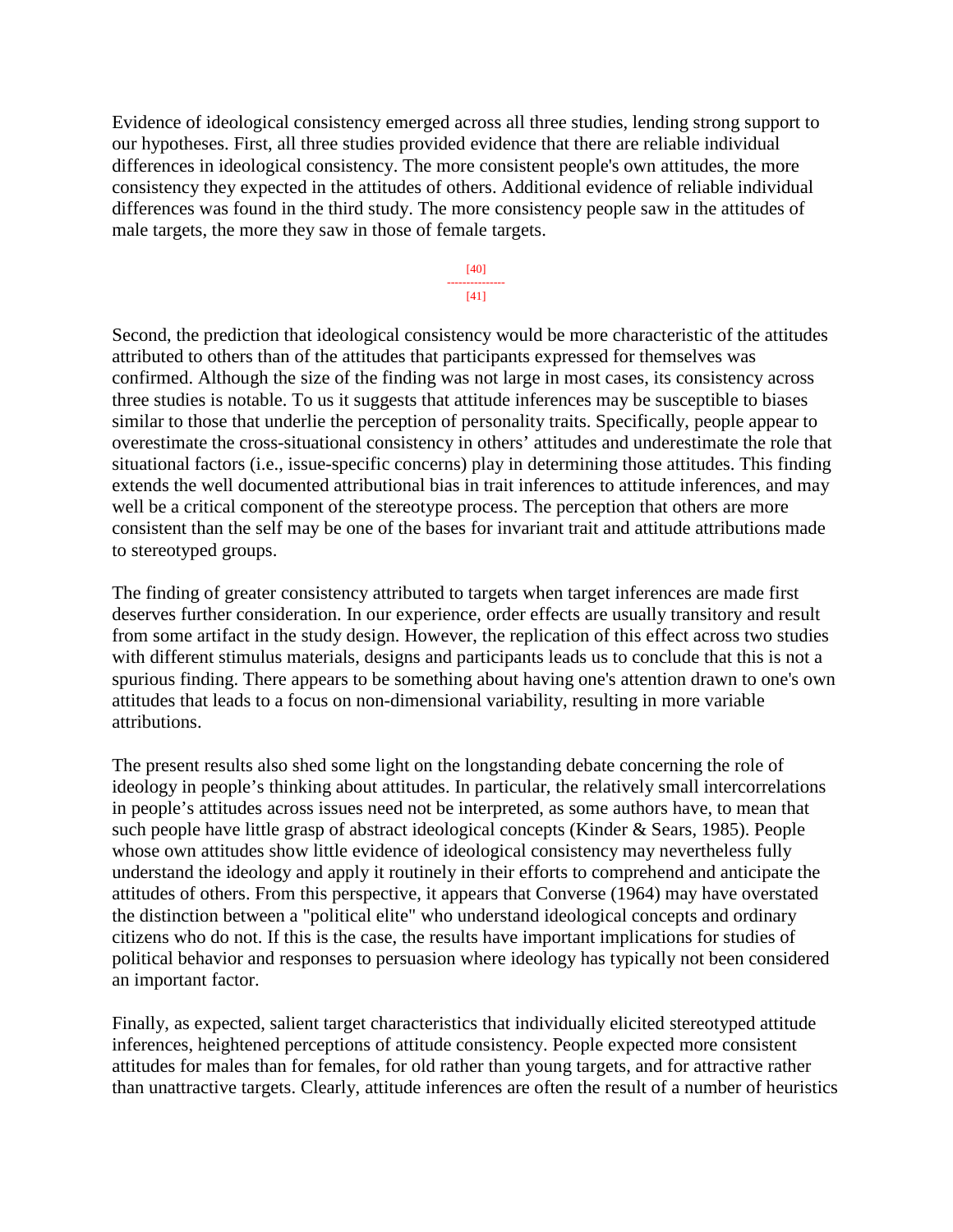based on the perceiver's own attitudes, attributional biases, and readily available target characteristics, all of which support inferences of coherently structured attitudes in others.

### **ENDNOTE**

[1] The data from 80 of the participants in Study 3 (40 men and 40 women) were analyzed for stereotype content as well as ideological consistency. The stereotype-content results for these participants were reported in Grant, Button, et al. (2002).

### **REFERENCES**

Barter, A. H., & Parsons, W. (1977). "Measuring belief system structure." *Public Opinion Quarterly,* 41: 159-188.

Button, C. M., Grant, M. J., Hannah, T. E., & Ross, A. S. (1993). "The dimensions underlying perceived attitudes: Liberalism and concern for traditional values." *Canadian Journal of Behavioural Science,* 25: 230-252.

Carpenter, S. L. (1988). "Self-relevance and goal-directed processing in the recall and weighting of information about others." *Journal of Experimental Social Psychology,* 24: 310-332.

Converse, P. E. (1964). The nature of belief systems in mass publics. In D. E. Apter (Ed.), *Ideology and discontent* (pp. 206-261). New York: Free Press.

#### [41] --------------- [42]

Eagly, A. H., & Kite, M. A. (1987). "Are stereotypes of nationalities applied to both women and men?" *Journal of Personality and Social Psychology,* 53: 451-462.

Grant, M. J., Button, C. M., Hannah, T. E., & Ross, A. S. (1994, June). Structure and consistency in attitudes and the attitudes people expect in others. Paper presented at the Annual Meeting of the Canadian Psychological Association, Penticton, British Columbia.

Grant, M. J., Button, C. M., Hannah, T. E., & Ross, A. S. (2002). "Uncovering the multidimensional nature of stereotype inferences: A within-participants study of gender, age, and physical attractiveness." *Current Research in Social Psychology,* 8: 19-38. [<http://www.uiowa.edu/~grpproc/crisp/crisp.8.2.html>](http://www.uiowa.edu/%7Egrpproc/crisp/crisp.8.2.html)

Grant, M. J., Button, C. M., Ross, A. S., & Hannah, T. E. (1997). "Accuracy of attitude stereotypes: The case of inferences based on gender." *Canadian Journal of Behavioural Science,*  29: 83-91.

Grant, M. J., Hannah, T. E., Button, C. M., & Ross, A. S. (2002, February). Ideological consistency in actual and perceived attitudes. Paper presented to the meeting of the Society for Personality and Social Psychology, Savannah, Georgia.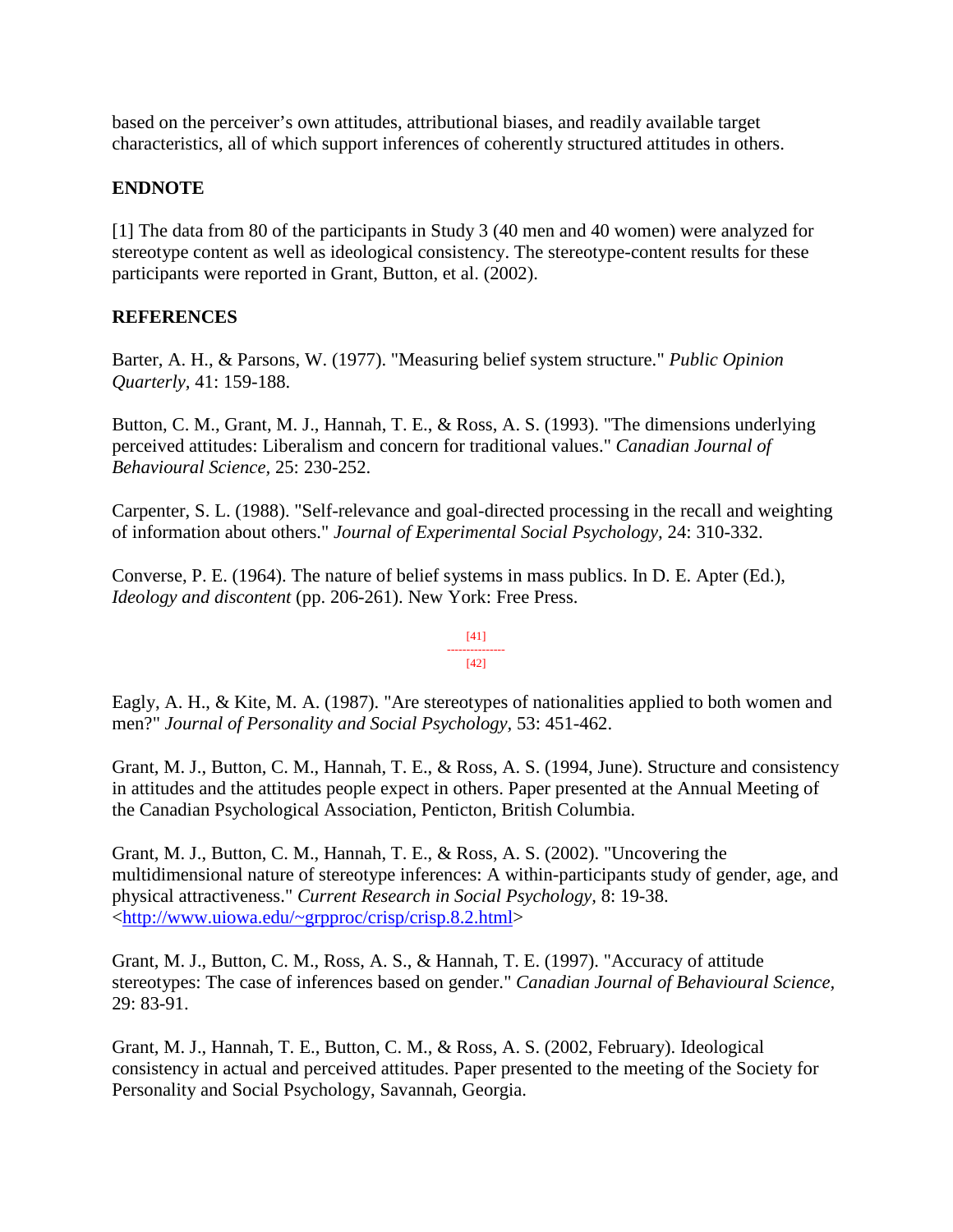Grant, M. J., Ross, A. S., Button, C. M., Hannah, T. E., & Hoskins, R. (2001). "Attitudes and stereotypes about attitudes across the lifespan." *Social Behavior and Personality,* 29: 749-762.

Judd, C. M., & Krosnick, J. A. (1989). The structural bases of consistency among political attitudes: Effects of political expertise and attitude importance. In A. R. Pratkanis, S. J. Breckler, & A. G. Greenwald (Eds.), *Attitude structure and function*. Hillsdale, NJ.: Erlbaum.

Judd, C. M., & Milburn, M. A. (1980). "The structure of attitude systems in the general public: Comparisons of a structural equation model." *American Sociological Review,* 45: 627-643.

Kinder, D. R., & Sears, D. O. (1985). Public opinion and political action. In G. Lindzey & E. Aronson (Eds.), *Handbook of social psychology* (3rd ed., Vol. 2, pp. 659-741). New York: Random House.

Krueger, J., & Rothbart, M. (1988). "Use of categorical and individuating information in making inferences about personality." *Journal of Personality and Social Psychology,* 55: 187-195.

Kunda, Z., & Spencer, S. J. (2003). "When do stereotypes come to mind and when do they color judgment? A goal-based theoretical framework for stereotype activation and application." *Psychological Bulletin,* 129: 522-544.

Lavine, H., Thomsen, C. J., & Gonzales, M. H. (1997). "The development of interattitudinal consistency: The shared consequences model." *Journal of Personality and Social Psychology,*  72: 735-749.

Lewicki, P. (1983). "Self-image bias in person perception." *Journal of Personality and Social Psychology,* 45: 384-393.

Lewicki, P. (1984). "Self-schema and social information processing." *Journal of Personality and Social Psychology,* 47: 1177-1190.

Locksley, A., Borgida, E., Brekke, N., & Hepburn, C. (1980). "Sex stereotypes and social judgment." *Journal of Personality and Social Psychology,* 39: 821-831.

Locksley, A., Hepburn, C., & Ortiz, V. (1982). "Social stereotypes and judgments of individuals: An instance of the base-rate fallacy." *Journal of Experimental Social Psychology,* 18: 23-42.

> [42] --------------- [43]

Markus, H., Smith, J., & Moreland, R. L. (1985). "Role of the self-concept in the perception of others." *Journal of Personality and Social Psychology,* 49: 1494-1512.

Messick, S. J. (1956). "The perception of social attitudes." *Journal of Abnormal and Social Psychology,* 52: 57-66.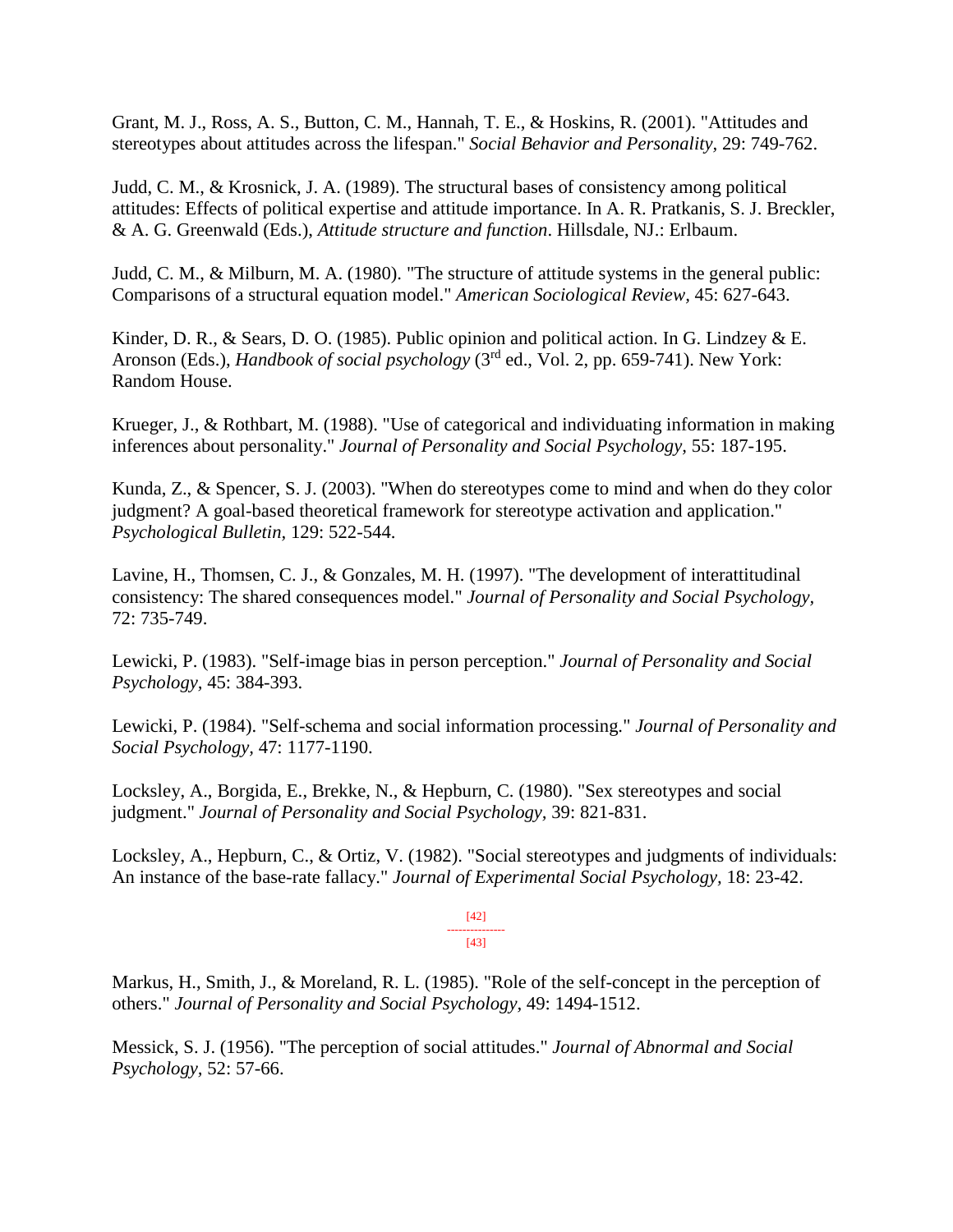Messick, S. J. (1961). "The perceived structure of political relationships." *Sociometry,* 24: 270- 278.

Milburn, M. A. (1987). "Ideological self-schemata and schematically induced attitude consistency." *Journal of Experimental Social Psychology,* 23: 383-398.

Mueller, C. M., & Judd, C. M. (1981). "Belief constraint and belief consensus: Toward an analysis of social movement ideologies — A research note." *Social Forces,* 60: 182-187.

Nelson, C. E. (1974). "The perceived structure of social attitudes." *Bulletin of the Psychonomic Society,* 4: 449-451.

Nisbett, R. E., Caputo, C., Legant, P., & Marecek, J. (1973). "Behavior as seen by the actor and as seen by the observer." *Journal of Personality and Social Psychology,* 27: 154-164.

Watson, D. (1982). "The actor and the observer: How are their perceptions of causality divergent?" *Psychological Bulletin,* 92: 682-70.

#### **APPENDIX A: MEANS AND STANDARD DEVIATIONS FOR THE RESPONSES OF MEN AND WOMEN TO THE ATTITUDE STATEMENTS USED IN STUDY 1**

| <b>Attitude Statement</b>                                                                                                     | Men $(n = 40)$ |           | Women $(n =$<br>40) |           |
|-------------------------------------------------------------------------------------------------------------------------------|----------------|-----------|---------------------|-----------|
|                                                                                                                               | Mean           | <b>SD</b> | Mean                | <b>SD</b> |
| 1. It's time to close the door to<br>refugees. (Conservative)                                                                 | 4.03           | 1.80      | 3.50                | 1.75      |
| 2. If a homosexual<br>propositioned me, I would be<br>within my rights to physically<br>attack that person.<br>(Conservative) | 2.23           | 1.31      | 1.53                | 1.04      |
| 3. Abortion is murder.<br>(Conservative)                                                                                      | 3.58           | 2.07      | 3.73                | 2.14      |
| 4. Only countries with good<br>records of human rights should<br>receive this country's foreign<br>aid. (Conservative)        | 4.57           | 1.63      | 4.15                | 1.85      |
| 5. Most unemployed people<br>are just lazy. (Conservative)                                                                    | 2.75           | 1.66      | 2.95                | 1.66      |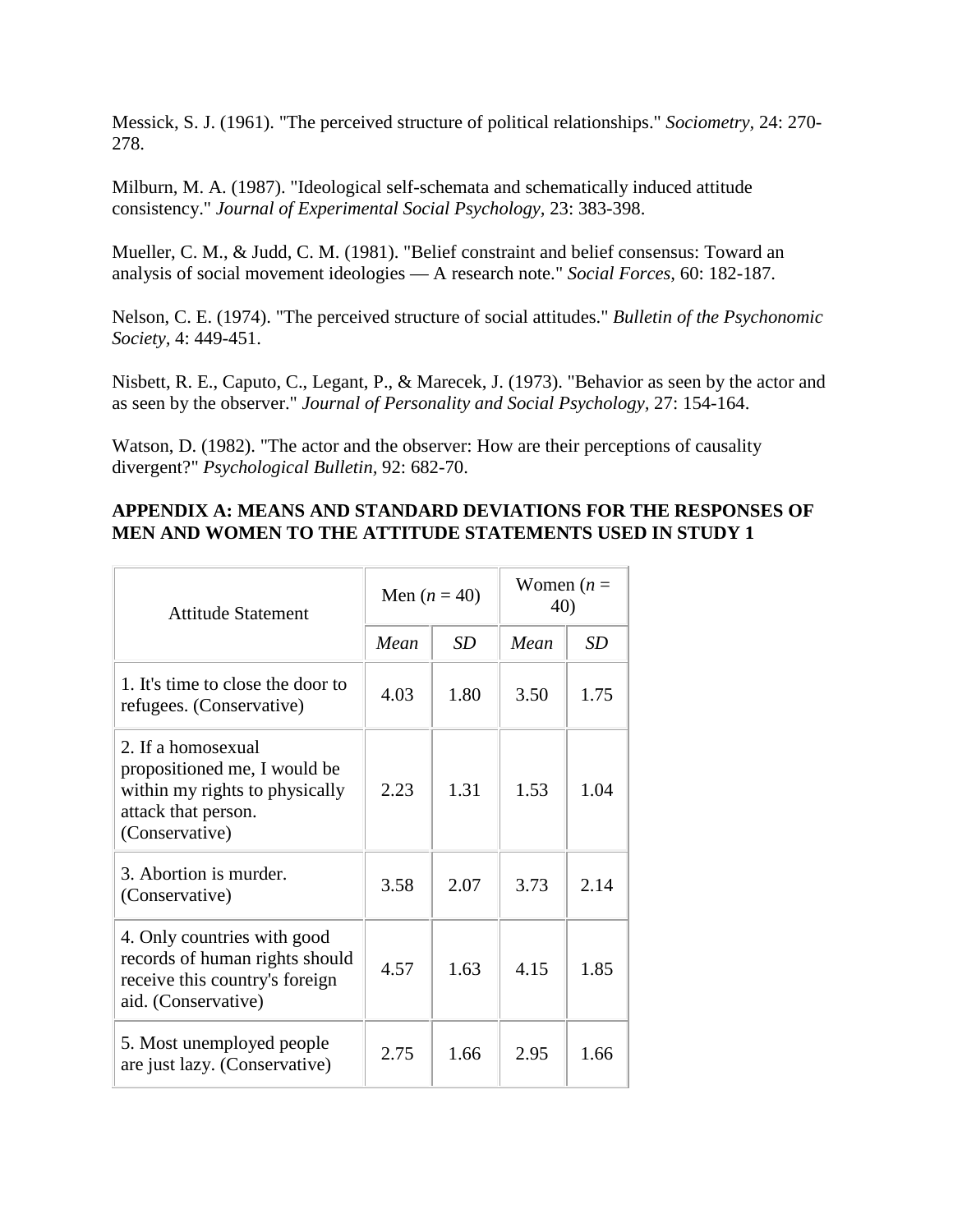| 6. University students should<br>pay a higher proportion of the<br>cost of their education than<br>they do at present.<br>(Conservative) | 1.95 | 1.58 | 1.30 | 0.79 |
|------------------------------------------------------------------------------------------------------------------------------------------|------|------|------|------|
| 7. Most members of<br>Greenpeace are just publicity<br>seekers. (Conservative)                                                           | 4.65 | 1.86 | 3.78 | 1.72 |
| 8. Teen pregnancy is a result of<br>high divorce rates.<br>(Conservative)                                                                | 2.75 | 1.28 | 2.20 | 1.29 |
| 9. Married people are happier<br>than singles. (Conservative)                                                                            | 3.83 | 1.66 | 3.65 | 1.79 |
| 10. I sometimes wish I were<br>not sexual at all.<br>(Conservative)                                                                      | 1.62 | 1.41 | 2.25 | 1.85 |
| 11. Industries should be forced<br>to reduce toxic wastes.<br>(Liberal)                                                                  | 6.50 | 1.09 | 6.73 | 0.64 |
| 12. The legal system should<br>have no jurisdiction when two<br>consenting adults have sex.<br>(Liberal)                                 | 5.82 | 1.43 | 5.47 | 1.57 |
| 13. An elected senate would be<br>good for Canada. (Liberal)                                                                             | 5.20 | 1.60 | 4.95 | 1.47 |
| 14. Beauty contests are just<br>harmless fun. (Liberal)                                                                                  | 4.40 | 1.68 | 3.53 | 1.84 |
| 15. The frequency of sexual<br>assault is increasing in our<br>society. (Liberal)                                                        | 5.10 | 1.60 | 5.85 | 1.10 |
| 16. A sexually active person<br>should use birth control.<br>(Liberal)                                                                   | 6.63 | 1.08 | 6.78 | 0.42 |
| 17. A career is as important for<br>a woman as for a man.<br>(Liberal)                                                                   | 6.50 | 1.16 | 6.88 | 0.65 |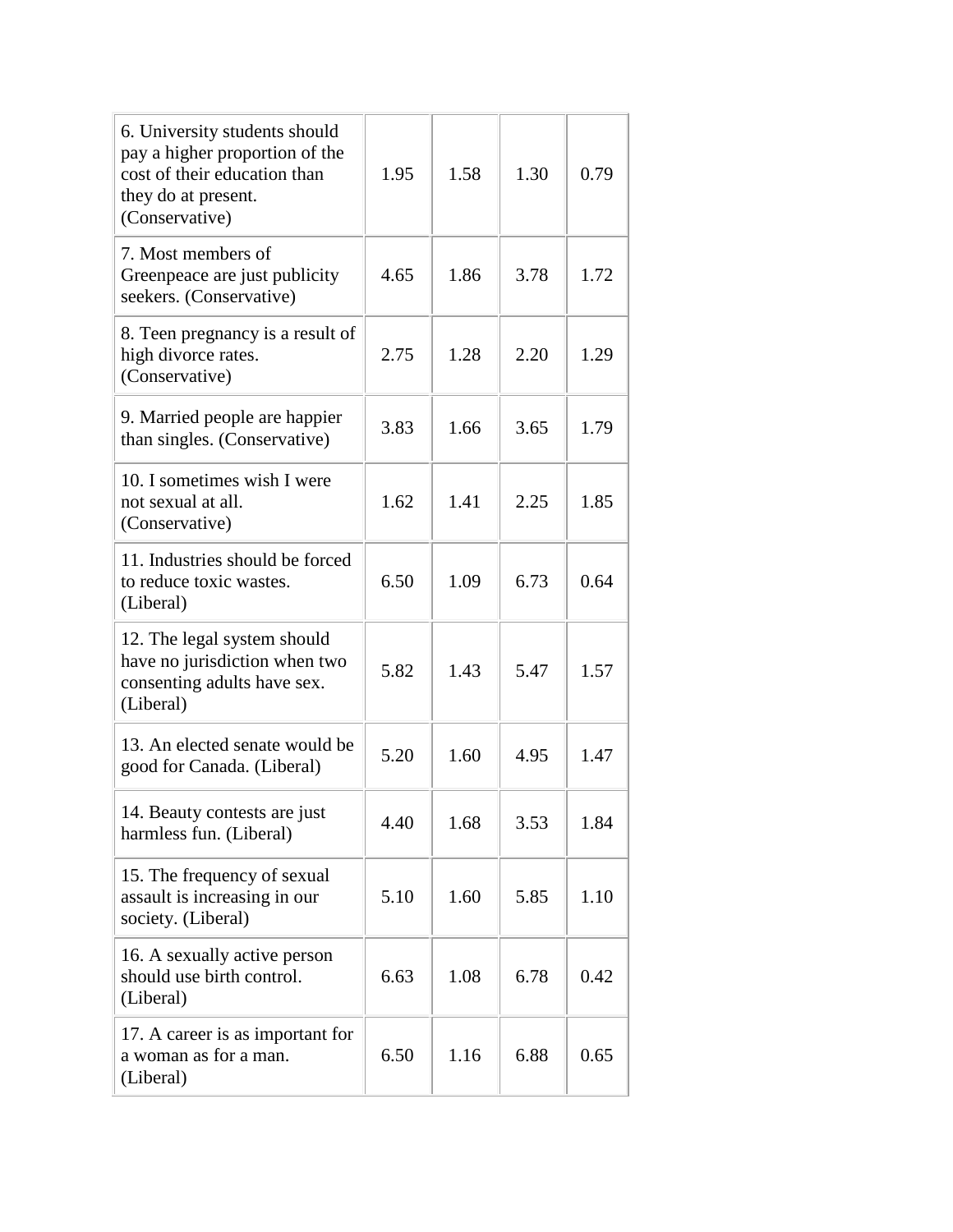| 18. Jail terms should be<br>imposed on men who beat their<br>wives. (Liberal)                  | 6.25 | 1.26 | 6.80 | 0.41 |
|------------------------------------------------------------------------------------------------|------|------|------|------|
| 19. Nuclear weapons are a<br>grave threat to our children and<br>future generations. (Liberal) | 5.23 | 1.75 | 5.78 | 1.54 |
| 20. Viewing sexually explicit<br>material should be one's own<br>business. (Liberal)           | 6.20 | 1.07 | 5.05 | 1.77 |

[43] --------------- [44]

# **APPENDIX B: INTERCORRELATIONS AND SUMMARY STATISTICS FOR VARIABLES IN STUDY 1**

|                                                        | <b>Task</b><br>order | Consistency<br>in<br>participant<br>attitudes | Consistency<br>in attitudes<br>attributed to<br>target | Consistency<br>in target<br>attitudes |
|--------------------------------------------------------|----------------------|-----------------------------------------------|--------------------------------------------------------|---------------------------------------|
| Participant<br>gender                                  | .000                 | $-.077$                                       | $-.174$                                                | .201                                  |
| Task order                                             |                      | $-0.016$                                      | .210                                                   | $-.003$                               |
| Consistency<br>in<br>participant<br>attitudes          |                      |                                               | .383                                                   | .136                                  |
| Consistency<br>in attitudes<br>attributed to<br>target |                      |                                               |                                                        | .047                                  |
| Mean                                                   |                      | 6.94                                          | 7.34                                                   | 6.77                                  |
| <b>SD</b>                                              |                      | 1.05                                          | 1.32                                                   | 1.07                                  |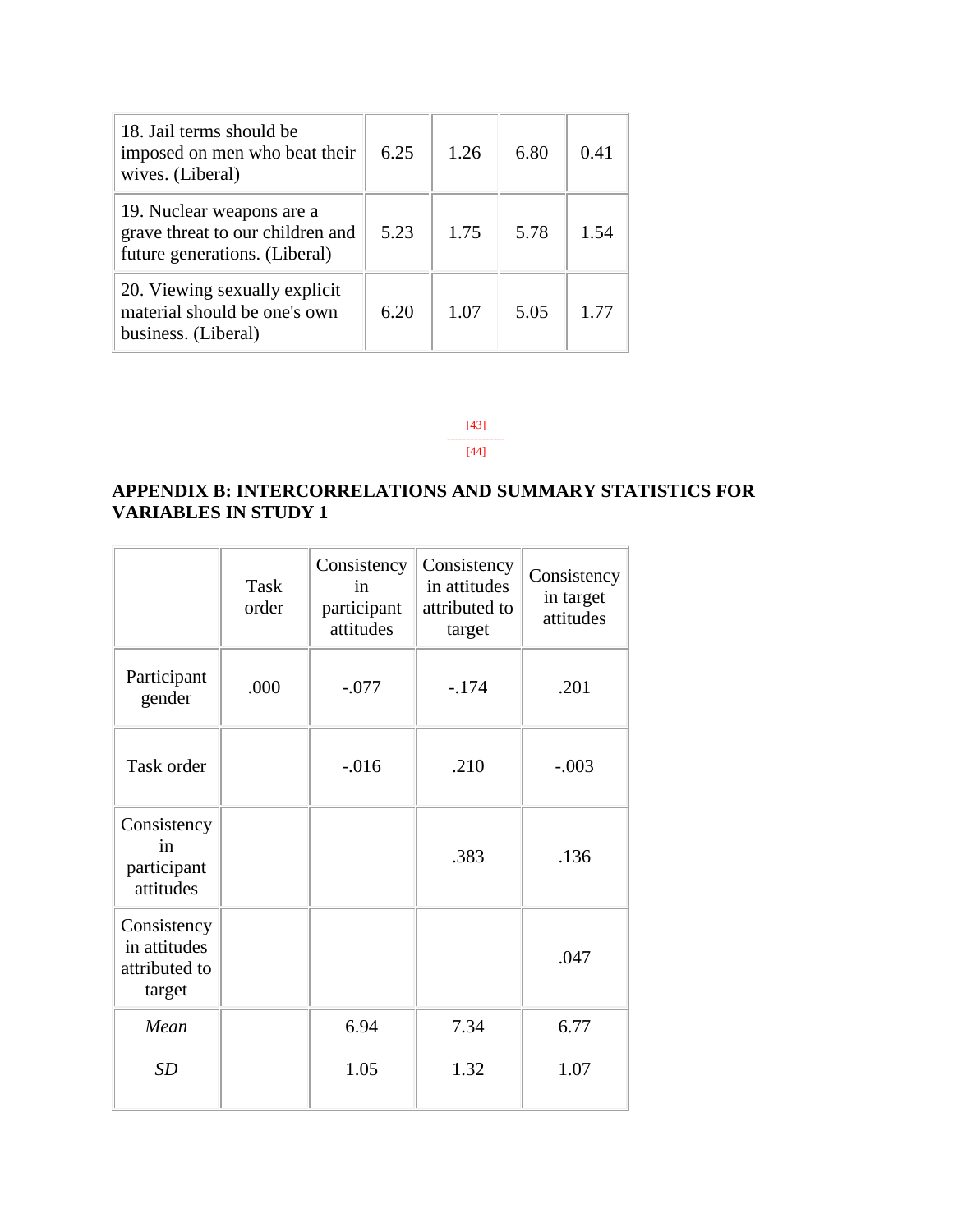|  | $40\,$ | 40 | 40 |
|--|--------|----|----|
|  |        |    |    |

### **APPENDIX C: MEANS AND STANDARD DEVIATIONS FOR THE RESPONSES OF MEN AND WOMEN TO THE ATTITUDE STATEMENTS USED IN STUDY 2**

| <b>Attitude Statement</b>                                                                                  | Men $(n = 147)$ |      | Women $(n =$<br>147) |      |
|------------------------------------------------------------------------------------------------------------|-----------------|------|----------------------|------|
|                                                                                                            | Mean            | SD   | Mean                 | SD   |
| 1. Euthanasia should be legal.<br>(Liberal)                                                                | 4.44            | 2.03 | 4.44                 | 1.92 |
| 2. Marijuana should be<br>legalized. (Liberal)                                                             | 4.94            | 1.96 | 4.56                 | 1.93 |
| 3. Homosexuality should be<br>accepted. (Liberal)                                                          | 5.61            | 2.01 | 6.54                 | 1.14 |
| 4. Religion is mostly<br>superstition. (Liberal)                                                           | 3.69            | 2.02 | 3.10                 | 1.87 |
| 5. Abortion is murder.<br>(Conservative)                                                                   | 3.24            | 2.00 | 3.68                 | 2.27 |
| 6. A teacher should be able to<br>physically punish children.<br>(Conservative)                            | 2.12            | 1.63 | 1.56                 | 1.21 |
| 7. Politicians should think<br>more about the ordinary person<br>and less about big business.<br>(Liberal) | 5.65            | 1.28 | 5.98                 | 0.90 |
| 8. The decision to have an<br>abortion should be left up to<br>the woman. (Liberal)                        | 4.60            | 2.10 | 5.41                 | 1.90 |
| 9. I support feminist principles<br>and goals. (Liberal)                                                   | 4.81            | 1.74 | 5.63                 | 1.32 |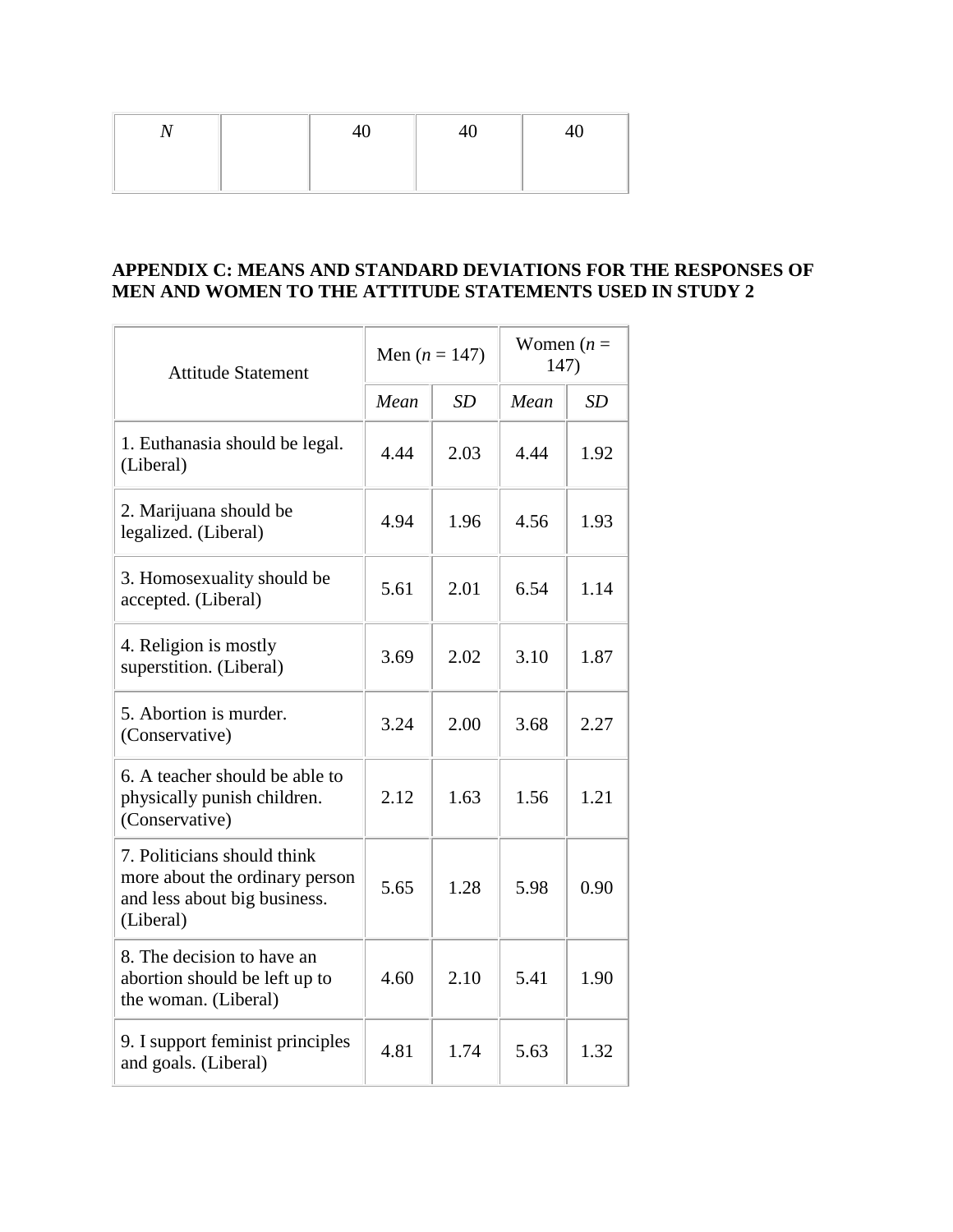| 10. Taxes in this country are<br>far too high. (Conservative)                                                   | 5.16 | 1.55 | 5.75 | 1.18 |
|-----------------------------------------------------------------------------------------------------------------|------|------|------|------|
| 11. Prostitution should be a<br>legitimate business. (Liberal)                                                  | 3.27 | 2.03 | 2.25 | 1.87 |
| 12. Sexist language should be<br>avoided. (Liberal)                                                             | 4.76 | 1.77 | 5.60 | 1.54 |
| 13. The death penalty is<br>barbaric. (Liberal)                                                                 | 3.97 | 2.13 | 4.14 | 2.15 |
| 14. More tax dollars should be<br>spent to support social<br>programs. (Liberal)                                | 5.35 | 1.47 | 5.69 | 1.26 |
| 15. The punishment ought to<br>be very severe for deliberately<br>spreading computer viruses.<br>(Conservative) | 4.98 | 1.53 | 4.87 | 1.47 |
| 16. All nuclear arms should be<br>dismantled. (Liberal)                                                         | 5.33 | 1.87 | 5.59 | 1.82 |
| 17. Upper income Canadians<br>should be taxed more than they<br>are. (Liberal)                                  | 4.65 | 1.86 | 4.32 | 1.96 |
| 18. More transition houses<br>should be established to aid<br>battered women. (Liberal)                         | 5.83 | 1.14 | 6.31 | 0.83 |
| 19. Too many immigrants are<br>being allowed into this<br>country. (Conservative)                               | 3.63 | 1.93 | 3.27 | 1.73 |
| 20. Most sentences handed<br>down by the courts are too<br>lenient. (Conservative)                              | 5.16 | 1.43 | 5.19 | 1.41 |
| 21. The use of violence by<br>environmentalists ought to be<br>severely punished.<br>(Conservative)             | 5.00 | 1.48 | 4.85 | 1.35 |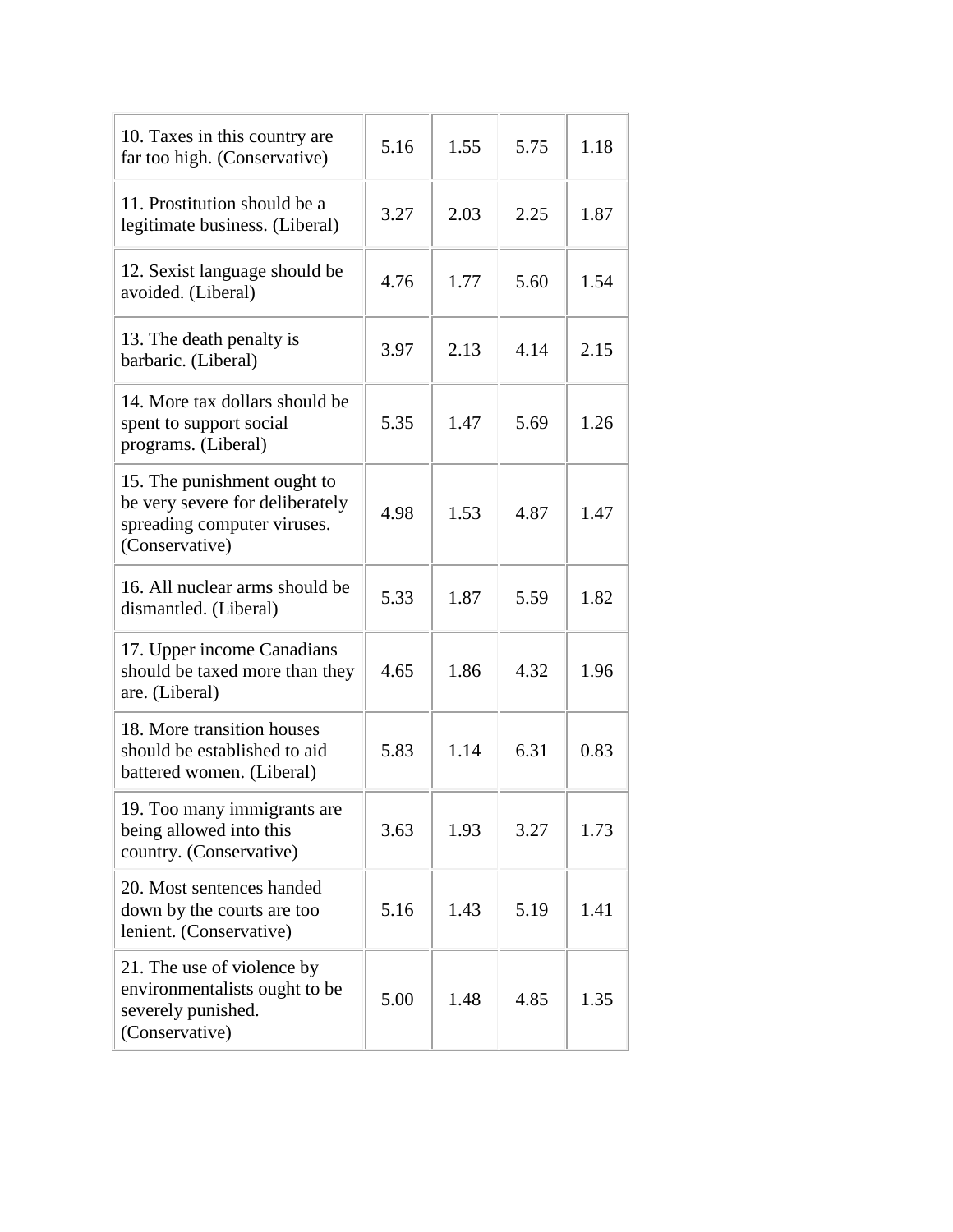| 22. Video rental outlets should<br>carry a greater selection of<br>erotic films. (Liberal)            | 4.12 | 1.59 | 3.22 | 1.46 |
|-------------------------------------------------------------------------------------------------------|------|------|------|------|
| 23. The trouble with tax cuts is<br>that they will benefit the rich<br>more than the poor. (Liberal)  | 5.10 | 1.39 | 4.93 | 1.40 |
| 24. Nuclear arms are a<br>deterrent to war.<br>(Conservative)                                         | 4.09 | 1.88 | 3.90 | 1.67 |
| 25. We need controls to<br>eliminate sex sites on the<br>internet. (Conservative)                     | 3.61 | 1.82 | 5.11 | 1.68 |
| 26. Stricter gun controls would<br>eliminate much of the violence<br>in our society. (Liberal)        | 4.23 | 2.02 | 5.31 | 1.74 |
| 27. People place too much<br>emphasis on respect for<br>authority. (Liberal)                          | 3.97 | 1.78 | 3.47 | 1.69 |
| 28. Mass work stoppages will<br>eventually be necessary to<br>bring about real change.<br>(Liberal)   | 3.86 | 1.58 | 3.77 | 1.25 |
| 29. There is too much explicit<br>sex on television.<br>(Conservative)                                | 3.18 | 1.55 | 4.48 | 1.65 |
| 30. There is no justification for<br>censoring pornographic<br>material on the internet.<br>(Liberal) | 3.71 | 1.96 | 2.82 | 1.79 |
| 31. I have little respect for<br>authority. (Liberal)                                                 | 3.01 | 1.86 | 2.04 | 1.34 |
| 32. I support government<br>subsidies for farmers and<br>fishers. (Liberal)                           | 4.90 | 1.52 | 4.82 | 1.42 |
| 33. Jail sentences should be<br>given to those who dump toxic<br>wastes. (Liberal)                    | 6.07 | 1.02 | 5.82 | 1.27 |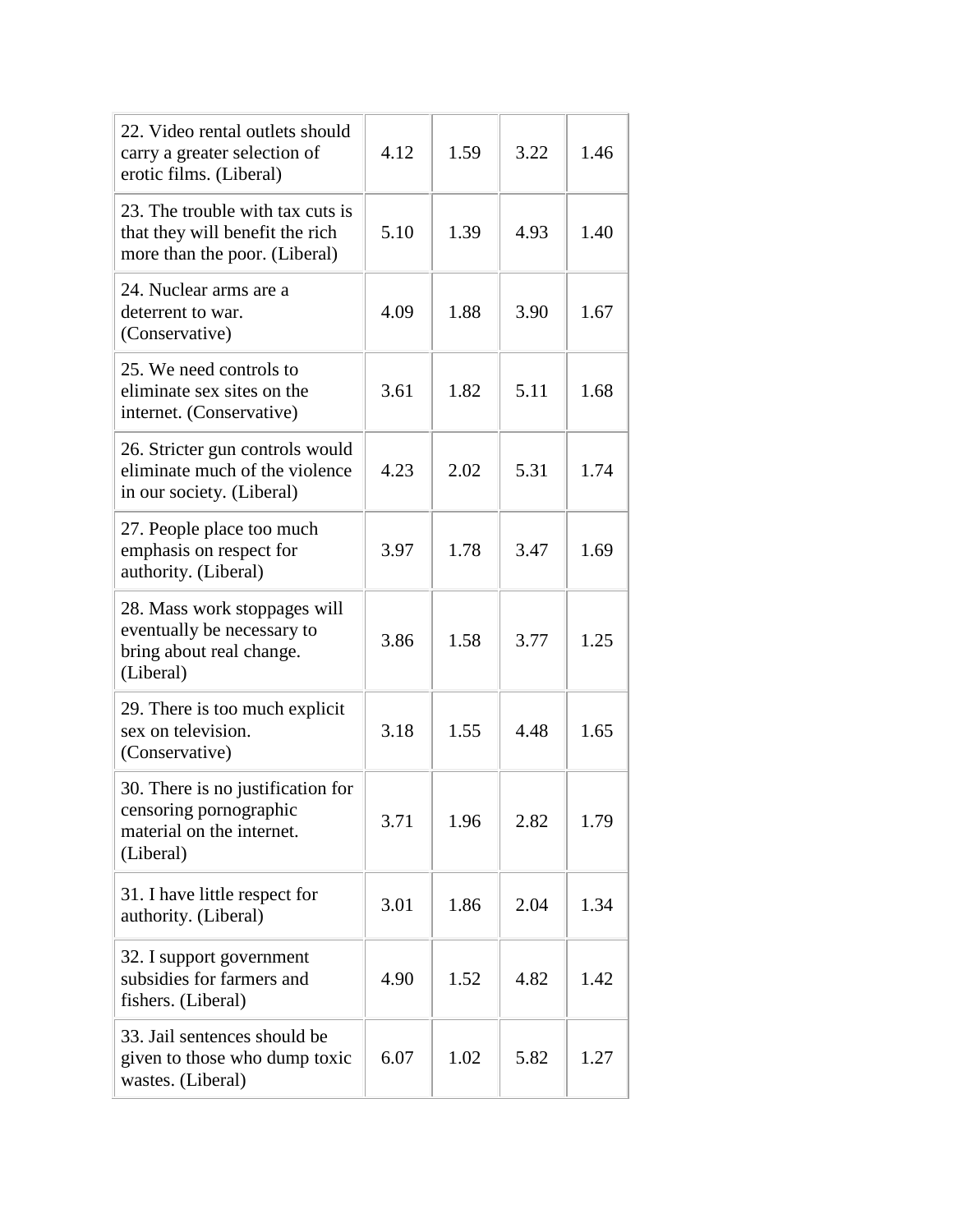| 34. Sexual abusers should be<br>given counselling. (Liberal)                              | 5.81 | 1.66 | 6.37 | 1.07 |
|-------------------------------------------------------------------------------------------|------|------|------|------|
| 35. Traditional values are<br>important guiding principles in<br>my life. (Conservative)  | 4.69 | 1.83 | 5.23 | 1.70 |
| 36. School boards should not<br>hire homosexuals.<br>(Conservative)                       | 2.39 | 2.01 | 1.46 | 1.12 |
| 37. Religious people are either<br>ignorant or weak-willed.<br>(Liberal)                  | 2.63 | 1.67 | 2.14 | 1.47 |
| 38. Religion has no place in<br>the modern world. (Liberal)                               | 2.51 | 1.70 | 2.24 | 1.48 |
| 39. Solving unemployment is<br>more important than cutting<br>the deficit. (Liberal)      | 5.18 | 1.38 | 5.29 | 1.22 |
| 40. Bilingualism should be<br>encouraged in all parts of<br>Canada. (Liberal)             | 5.22 | 1.82 | 5.86 | 1.40 |
| 41. Religion has no place in<br>the public school system.<br>(Liberal)                    | 4.06 | 2.04 | 3.57 | 2.09 |
| 42. User fees should be<br>introduced to the health care<br>system. (Conservative)        | 2.41 | 1.65 | 2.22 | 1.53 |
| 43. Censorship of rock videos<br>is ridiculous. (Liberal)                                 | 5.43 | 1.75 | 4.20 | 1.81 |
| 44. Breakdown of the family is<br>a serious social problem.<br>(Conservative)             | 5.60 | 1.35 | 5.65 | 1.37 |
| 45. What our society needs is a<br>return to fundamental family<br>values. (Conservative) | 4.39 | 1.62 | 4.97 | 1.60 |
| 46. Most computer hackers are<br>just innocent kids having fun.<br>(Liberal)              | 3.45 | 1.71 | 3.19 | 1.50 |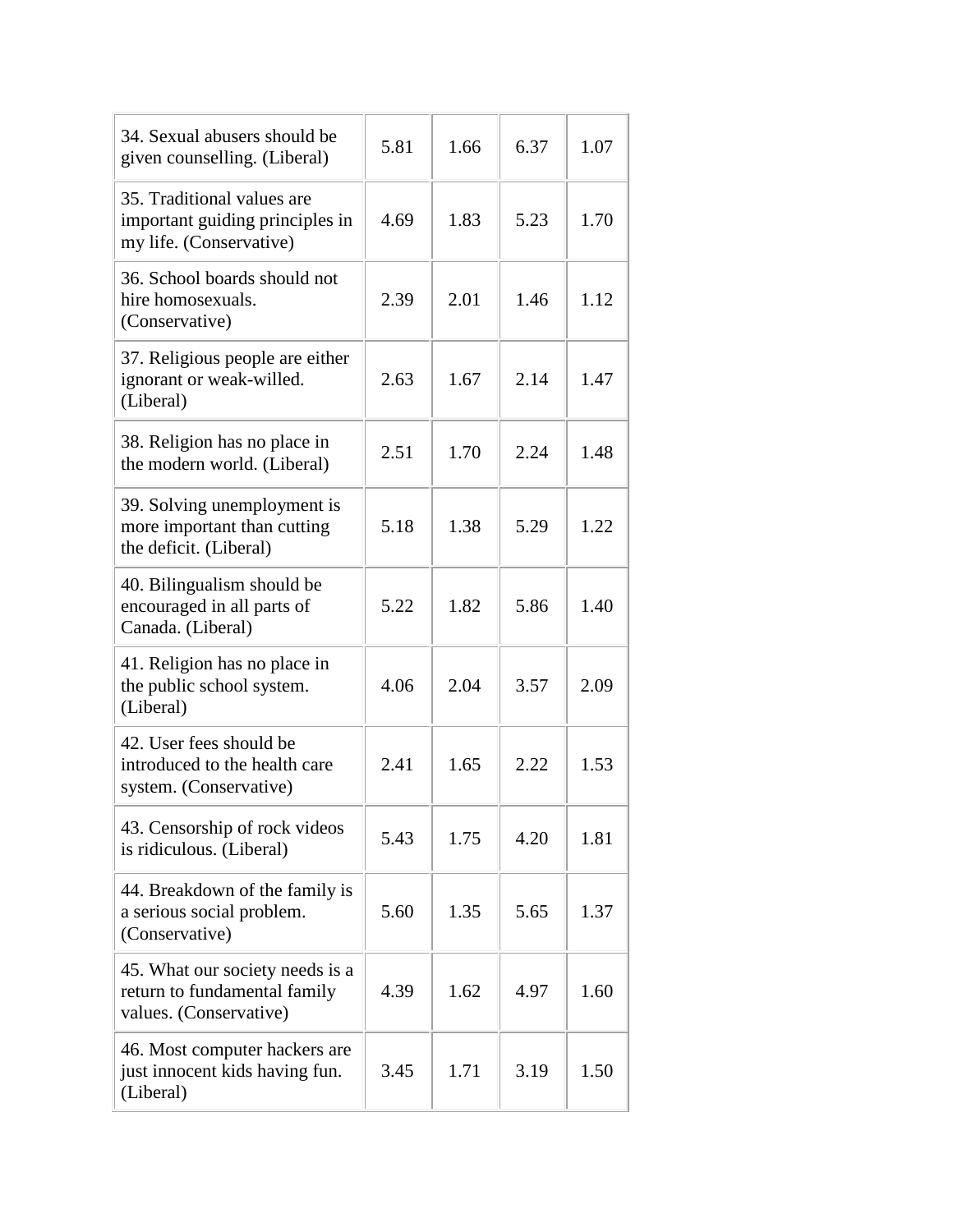| 47. Pornography improves the<br>sex lives of those who view it.<br>(Liberal)                    | 4.09 | 1.79 | 3.06 | 1.58 |
|-------------------------------------------------------------------------------------------------|------|------|------|------|
| 48. I enjoy nudity in magazines<br>and movies. (Liberal)                                        | 5.10 | 1.58 | 3.21 | 1.75 |
| 49. Canada ought to spend<br>more money on the military.<br>(Conservative)                      | 4.37 | 1.67 | 3.82 | 1.60 |
| 50. We should be doing more<br>to help the people living in<br>native communities. (Liberal)    | 4.52 | 1.77 | 5.03 | 1.48 |
| 51. Furs belong on animals,<br>not people. (Liberal)                                            | 5.01 | 1.70 | 5.48 | 1.81 |
| 52. Most unemployed persons<br>do not want to find work.<br>(Conservative)                      | 3.44 | 1.78 | 3.30 | 1.86 |
| 53. People over 65 should not<br>be required to retire. (Liberal)                               | 4.62 | 1.98 | 4.61 | 1.87 |
| 54. Mentally ill people should<br>not be allowed positions of<br>responsibility. (Conservative) | 3.96 | 1.87 | 3.09 | 1.65 |
| 55. Canadians depend too<br>heavily on government<br>handouts. (Conservative)                   | 4.46 | 1.52 | 4.44 | 1.55 |
| 56. Police should crack down<br>on panhandlers. (Conservative)                                  | 3.84 | 1.65 | 4.23 | 1.47 |
| 57. Nudity should be permitted<br>on public beaches. (Liberal)                                  | 4.64 | 1.73 | 2.83 | 1.62 |
| 58. I favor a more open<br>immigration policy for Canada.<br>(Liberal)                          | 3.91 | 1.72 | 4.19 | 1.60 |
| 59. The idea of gay or lesbian<br>marriages seems ridiculous.<br>(Conservative)                 | 2.95 | 2.08 | 1.90 | 1.49 |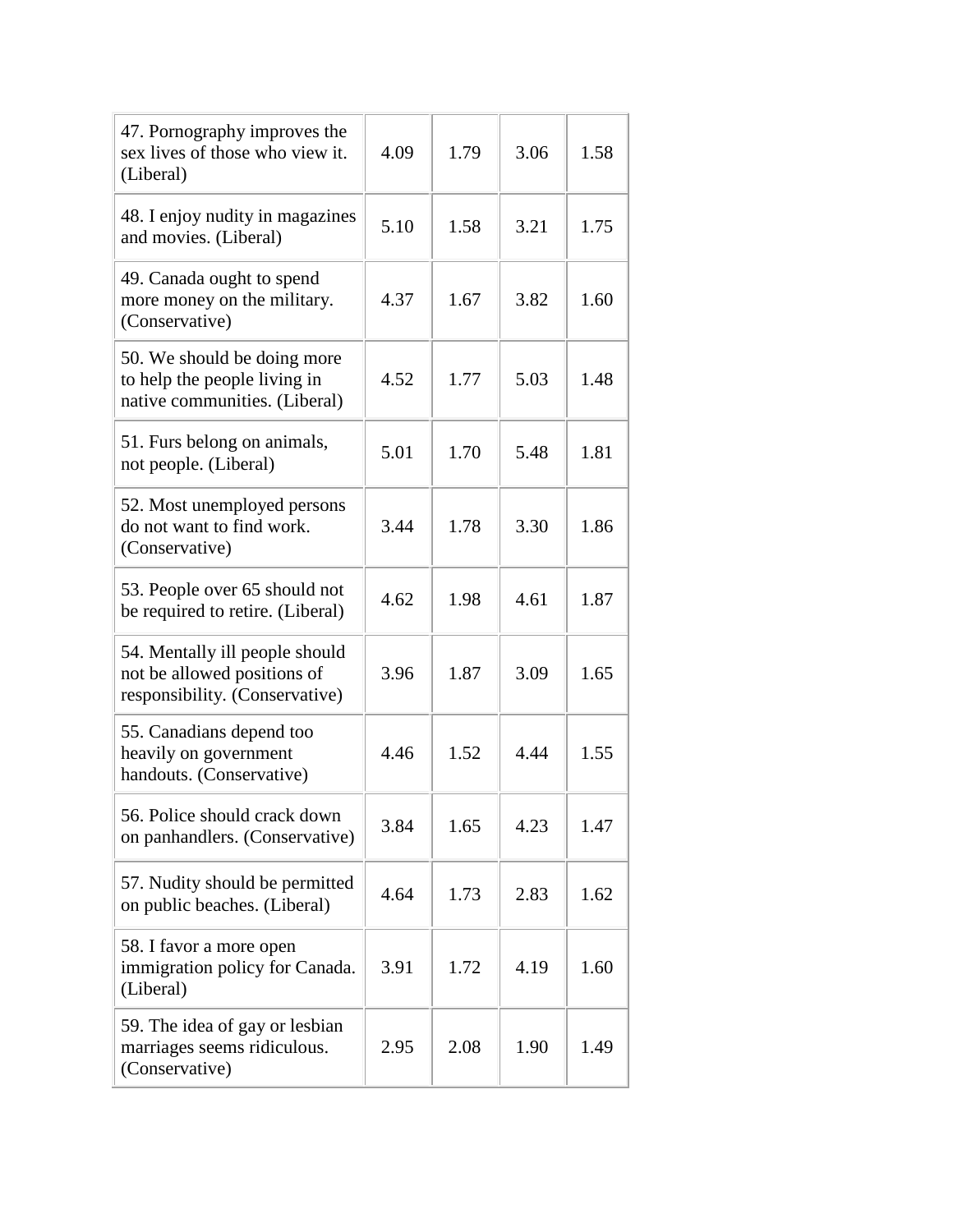| 60. Women should avoid going<br>out to work when their<br>children are really young.<br>(Conservative)                | 4.10 | 1.67 | 3.22 | 1.89 |
|-----------------------------------------------------------------------------------------------------------------------|------|------|------|------|
| 61. Labour unions need to play<br>a greater role in the politics of<br>this country. (Liberal)                        | 4.23 | 1.39 | 4.32 | 1.21 |
| 62. Labor unions are too<br>powerful. (Conservative)                                                                  | 4.12 | 1.37 | 3.86 | 1.12 |
| 63. There should also be<br>private hospitals for people<br>who want better care and can<br>afford it. (Conservative) | 3.14 | 2.02 | 2.73 | 1.70 |
| 64. Child abusers should be<br>shot. (Conservative)                                                                   | 3.97 | 2.07 | 3.78 | 2.08 |
| 65. Testing of nuclear weapons<br>should be banned. (Liberal)                                                         | 5.21 | 1.94 | 5.22 | 1.79 |
| 66. Information about gay<br>lifestyles should not be<br>provided in the school system.<br>(Conservative)             | 3.45 | 2.14 | 2.44 | 1.70 |
| 67. Government ought to do<br>something to lower university<br>tuition. (Liberal)                                     | 6.39 | 0.92 | 6.75 | 0.57 |
| 68. Profits made in the stock<br>market should be taxed much<br>more heavily than other<br>income. (Liberal)          | 4.16 | 1.68 | 3.92 | 1.51 |
| 69. The women's movement<br>deserves strong support.<br>(Liberal)                                                     | 4.88 | 1.47 | 5.82 | 1.10 |
| 70. A monetary union with the<br>US would be good for the<br>Canadian economy.<br>(Conservative)                      | 3.88 | 1.85 | 3.94 | 1.65 |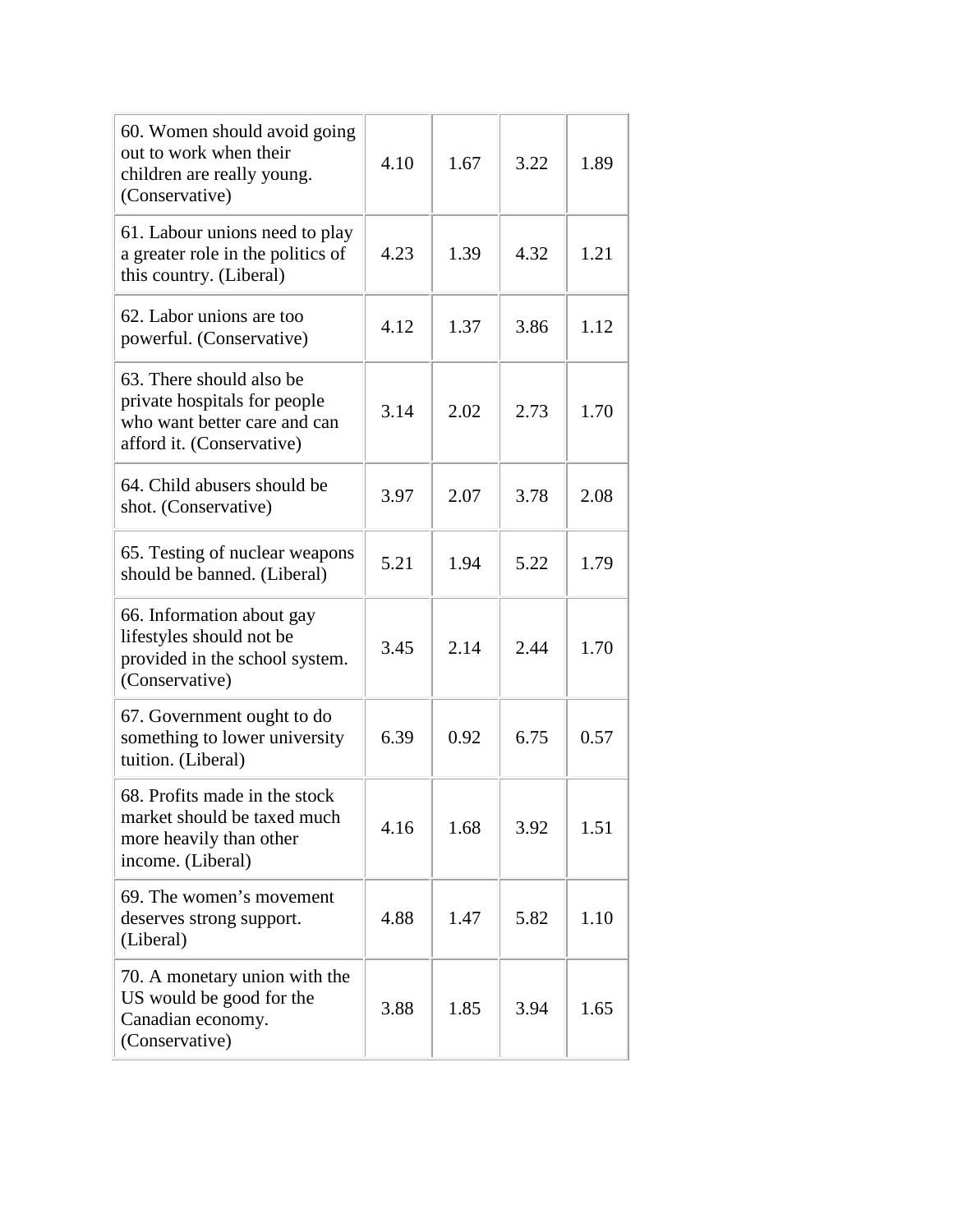| 71. It's time to close the door<br>to refugees. (Conservative)                                                            | 2.92 | 1.72 | 2.55 | 1.47 |
|---------------------------------------------------------------------------------------------------------------------------|------|------|------|------|
| 72. Homosexual couples<br>should have the same legal<br>right to marry that heterosexual<br>couples have. (Liberal)       | 5.26 | 2.04 | 6.29 | 1.29 |
| 73. With the weakening of the<br>trade union movement, the<br>economy has improved<br>significantly. (Conservative)       | 3.89 | 1.00 | 4.03 | 0.97 |
| 74. Refugees are good for this<br>country. (Liberal)                                                                      | 4.43 | 1.62 | 4.81 | 1.38 |
| 75. If a person wants to<br>commit suicide, it's up to<br>them. (Liberal)                                                 | 4.01 | 2.00 | 3.73 | 2.06 |
| 76. The tax system ought to be<br>used to provide a better<br>standard of living for all<br>Canadians. (Liberal)          | 5.69 | 1.10 | 5.84 | 1.12 |
| 77. Ways must be found to<br>monitor and regulate activity<br>on the internet. (Conservative)                             | 3.82 | 1.76 | 4.84 | 1.72 |
| 78. Industries should be forced<br>to reduce toxic waste. (Liberal)                                                       | 6.22 | 1.21 | 6.44 | 0.96 |
| 79. Sex education encourages<br>kids to have sex.<br>(Conservative)                                                       | 2.11 | 1.37 | 1.88 | 1.16 |
| 80. People should be able to<br>view whatever they like on the<br>internet. (Liberal)                                     | 5.22 | 1.87 | 4.27 | 1.90 |
| 81. Divorces can be obtained<br>too easily these days.<br>(Conservative)                                                  | 4.35 | 1.74 | 4.21 | 1.88 |
| 82. I avoid using public<br>transportation because of the<br>kind of people you're likely to<br>encounter. (Conservative) | 2.53 | 1.77 | 2.27 | 1.66 |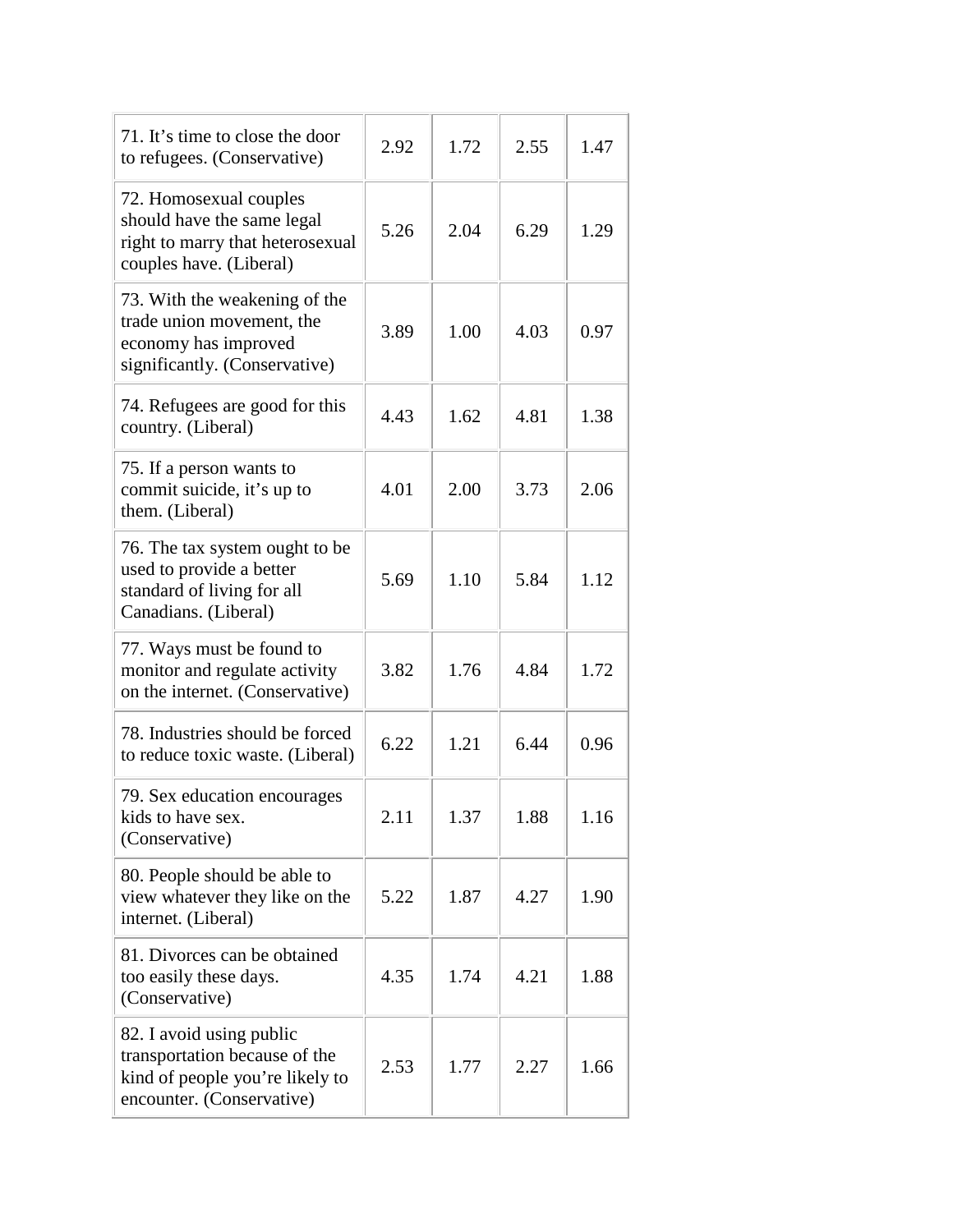| 83. Marriage is outdated and<br>unnecessary. (Liberal)                                                              | 2.59 | 1.76 | 2.39 | 1.75 |
|---------------------------------------------------------------------------------------------------------------------|------|------|------|------|
| 84. Condoms should be made<br>widely available to<br>adolescents. (Liberal)                                         | 6.20 | 1.13 | 6.05 | 1.28 |
| 85. The medicare system is<br>widely abused. (Conservative)                                                         | 5.05 | 1.48 | 4.58 | 1.52 |
| 86. Governments must get<br>tougher with major industrial<br>polluters. (Liberal)                                   | 6.22 | 1.01 | 6.20 | 0.97 |
| 87. Olympic athletes who use<br>banned drugs should be<br>disqualified from competition<br>for life. (Conservative) | 3.84 | 1.92 | 4.16 | 1.85 |
| 88. Premarital sex will spoil<br>the marriage. (Conservative)                                                       | 1.78 | 1.28 | 1.82 | 1.24 |
| 89. Rock videos exploit<br>women. (Liberal)                                                                         | 3.60 | 1.95 | 4.93 | 1.60 |
| 90. Wildlife welfare is just as<br>important as human welfare.<br>(Liberal)                                         | 4.65 | 1.74 | 5.20 | 1.60 |
| 91. Homosexuals should be<br>permitted to teach children.<br>(Liberal)                                              | 5.48 | 1.96 | 6.45 | 1.09 |
| 92. Women deserve the same<br>rights and privileges as men.<br>(Liberal)                                            | 6.58 | 0.97 | 6.88 | 0.65 |
| 93. A career is just as<br>important for a woman as for a<br>man. (Liberal)                                         | 6.60 | 0.94 | 6.90 | 0.47 |
| 94. Living together is just as<br>good as being married.<br>(Liberal)                                               | 4.50 | 1.87 | 4.70 | 1.87 |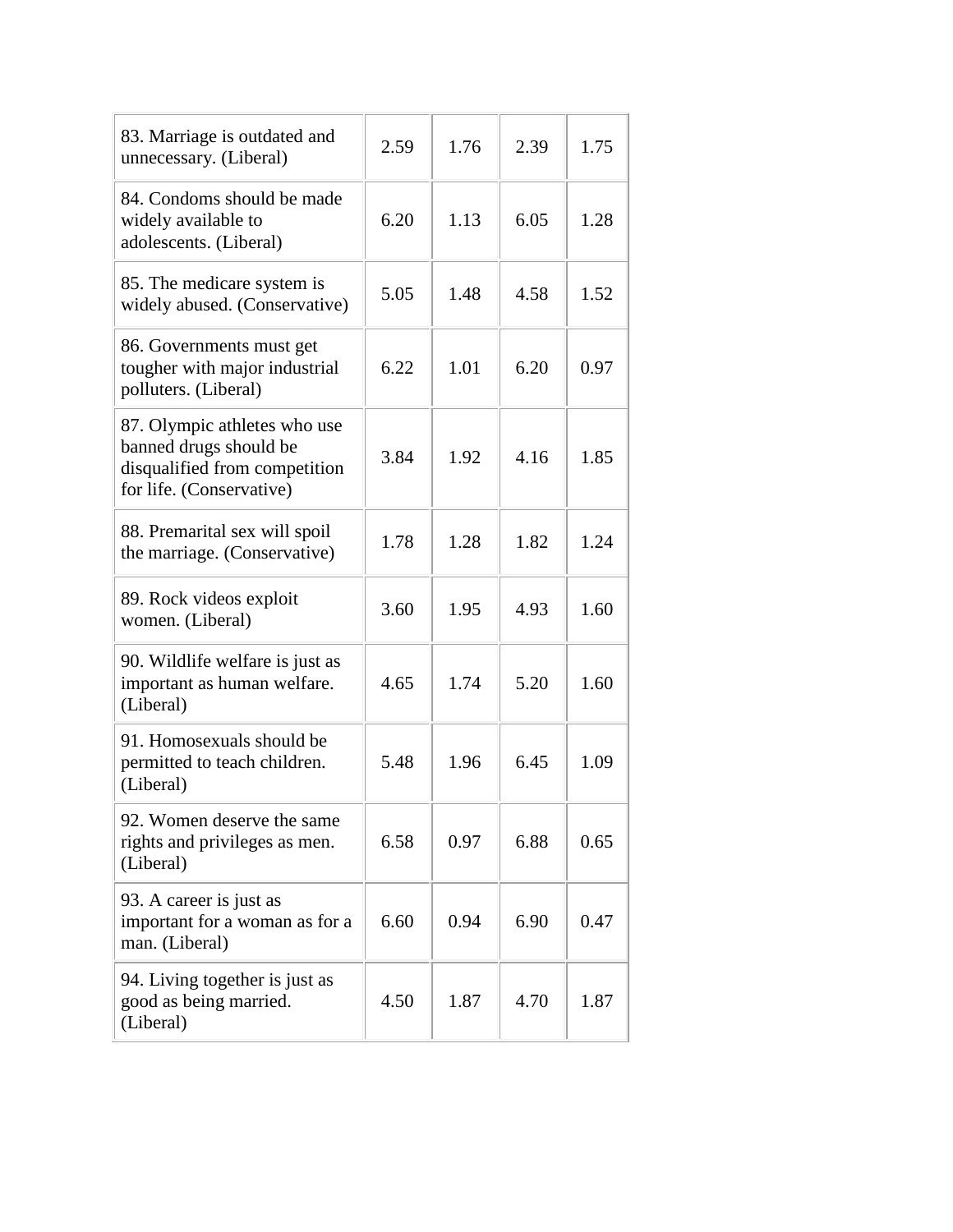### **APPENDIX D: INTERCORRELATIONS AND SUMMARY STATISTICS FOR VARIABLES IN STUDY 2**

|                                            | <b>Task</b><br>order | Consistency<br>in<br>participant<br>attitudes | Target<br>gender | Target<br>age | Target<br>attractiveness | Consistency<br>in attitudes<br>attributed to<br>target |
|--------------------------------------------|----------------------|-----------------------------------------------|------------------|---------------|--------------------------|--------------------------------------------------------|
| Participant<br>gender                      | $-.007$              | $-.128$                                       | .007             | .048          | $-.037$                  | $-.035$                                                |
| Task order                                 |                      | .020                                          | .007             | .022          | $-.067$                  | .212                                                   |
| Consistency<br>in participant<br>attitudes |                      |                                               | .046             | .005          | $-.014$                  | .378                                                   |
| Target<br>gender                           |                      |                                               |                  | $-0.016$      | .264                     | $-.240$                                                |
| Target age                                 |                      |                                               |                  |               | $-.612$                  | $-.030$                                                |
| Target<br>attractiveness                   |                      |                                               |                  |               |                          | $-.062$                                                |
| Mean                                       |                      | 6.23                                          |                  | 39.93         | 4.52                     | 6.43                                                   |
| SD                                         |                      | 1.13                                          |                  | 13.20         | 1.31                     | 1.31                                                   |
| $\boldsymbol{N}$                           |                      | 294                                           |                  | 294           | 294                      | 294                                                    |

[45] --------------- [46]

### **APPENDIX E: MEANS AND STANDARD DEVIATIONS FOR THE RESPONSES OF MEN AND WOMEN TO THE ATTITUDE STATEMENTS USED IN STUDY 3**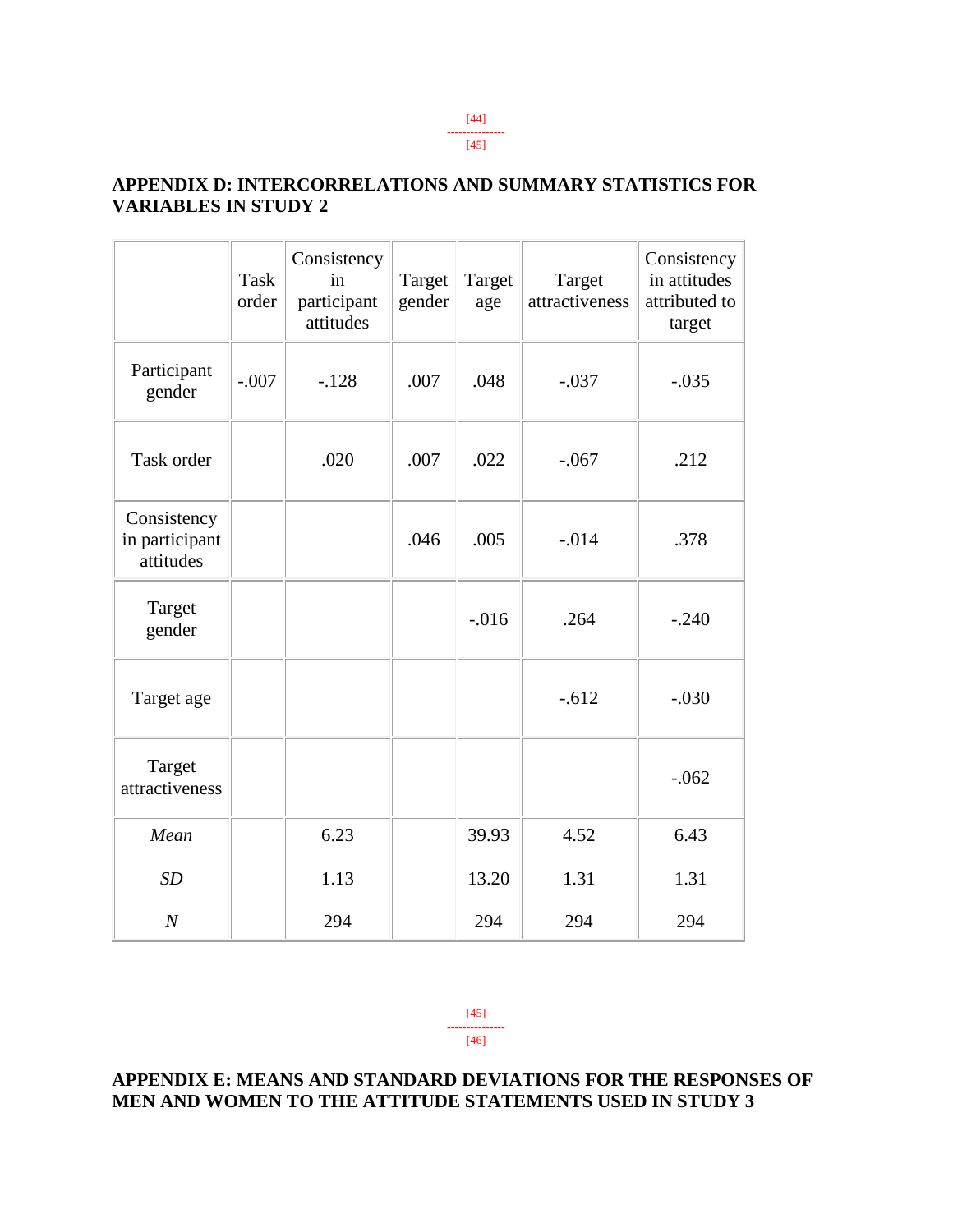| <b>Attitude Statement</b>                                                                            | Men $(n = 76)$ |           | Women $(n =$<br>147) |      |
|------------------------------------------------------------------------------------------------------|----------------|-----------|----------------------|------|
|                                                                                                      | Mean           | <b>SD</b> | Mean                 | SD   |
| 1. A teacher should not be<br>allowed to physically punish<br>children. (Liberal)                    | 5.53           | 2.00      | 6.67                 | 0.98 |
| 2. School boards should not<br>hire homosexual teachers.<br>(Conservative)                           | 2.87           | 1.90      | 1.62                 | 1.22 |
| 3. It's time to close the door to<br>refugees. (Conservative)                                        | 2.99           | 1.47      | 2.82                 | 1.51 |
| 4. Religious beliefs are<br>important guiding principles in<br>my life. (Conservative)               | 4.22           | 1.90      | 4.54                 | 1.86 |
| 5. A woman's place is in the<br>home. (Conservative)                                                 | 1.97           | 1.37      | 1.36                 | 0.83 |
| 6. Homosexuality should be<br>accepted. (Liberal)                                                    | 4.75           | 1.91      | 6.39                 | 0.93 |
| 7. What young people need<br>most of all is strict discipline<br>by their parents.<br>(Conservative) | 4.26           | 1.72      | 3.76                 | 1.84 |
| 8. I favor a more open<br>immigration policy for Canada.<br>(Liberal)                                | 4.14           | 1.46      | 4.39                 | 1.45 |
| 9. The feminist movement<br>deserves strong support.<br>(Liberal)                                    | 4.57           | 1.63      | 5.69                 | 1.35 |
| 10. Religion is mostly<br>superstition. (Liberal)                                                    | 3.36           | 1.90      | 2.80                 | 1.77 |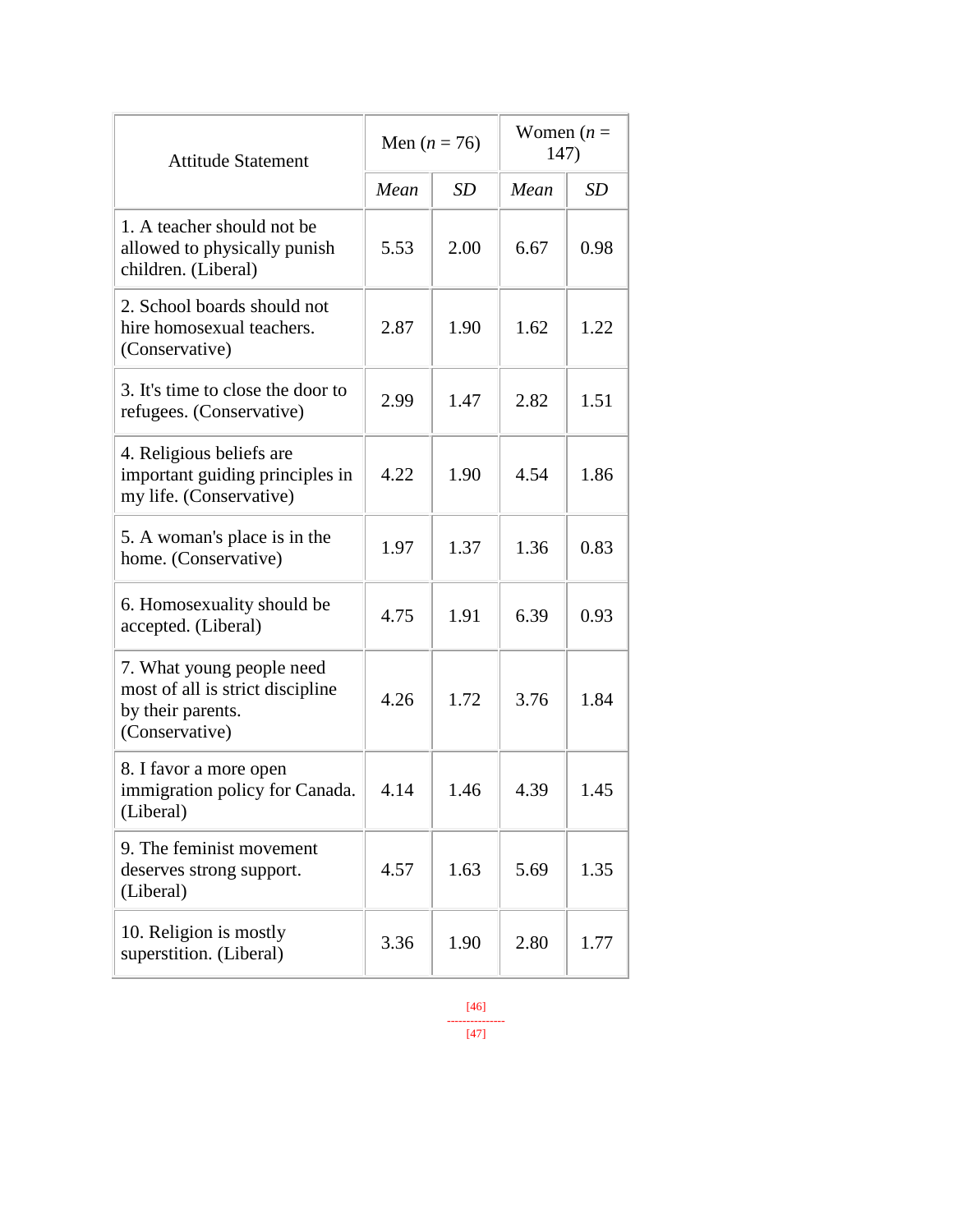### **APPENDIX F: MEAN INTERCORRELATIONS AMONG WITHIN-PARTICIPANT VARIABLES IN STUDY 1**

|                          | Target<br>age     | Target<br>attractiveness | Consistency<br>in attitudes<br>attributed to<br>target |
|--------------------------|-------------------|--------------------------|--------------------------------------------------------|
| Target<br>gender         | $-.006$<br>(.217) | .183<br>(.251)           | $-.245$<br>(.268)                                      |
| Target age               |                   | $-.655$<br>(.109)        | $-.005$<br>(.251)                                      |
| Target<br>attractiveness |                   |                          | $-.011$<br>(.222)                                      |

<u> La Carlo de la Carlo de la Carlo de la Carlo de la Carlo de la Carlo de la Carlo de la Carlo de la Carlo de l</u>

*Note.* Mean intercorrelations are based on data of 223 participants. Standard deviations are in parentheses.

#### [47] --------------- [48]

 $\overline{\phantom{a}}$ 

### **APPENDIX G: INTERCORRELATIONS AND SUMMARY STATISTICS FOR VARIABLES IN STUDY 3**

|                                               | Task<br>order | Consistency<br>in<br>participant<br>attitudes | Consistency<br>in attitudes<br>attributed to<br>male targets | Consistency<br>in attitudes<br>attributed to<br>female<br>targets | Consistency<br>in attitudes<br>attributed to<br>all targets |
|-----------------------------------------------|---------------|-----------------------------------------------|--------------------------------------------------------------|-------------------------------------------------------------------|-------------------------------------------------------------|
| Participant<br>gender                         | .047          | $-.094$                                       | $-.021$                                                      | .018                                                              | .000                                                        |
| Task order                                    |               | .114                                          | .133                                                         | .169                                                              | .162                                                        |
| Consistency<br>in<br>participant<br>attitudes |               |                                               | .436                                                         | .436                                                              | .462                                                        |